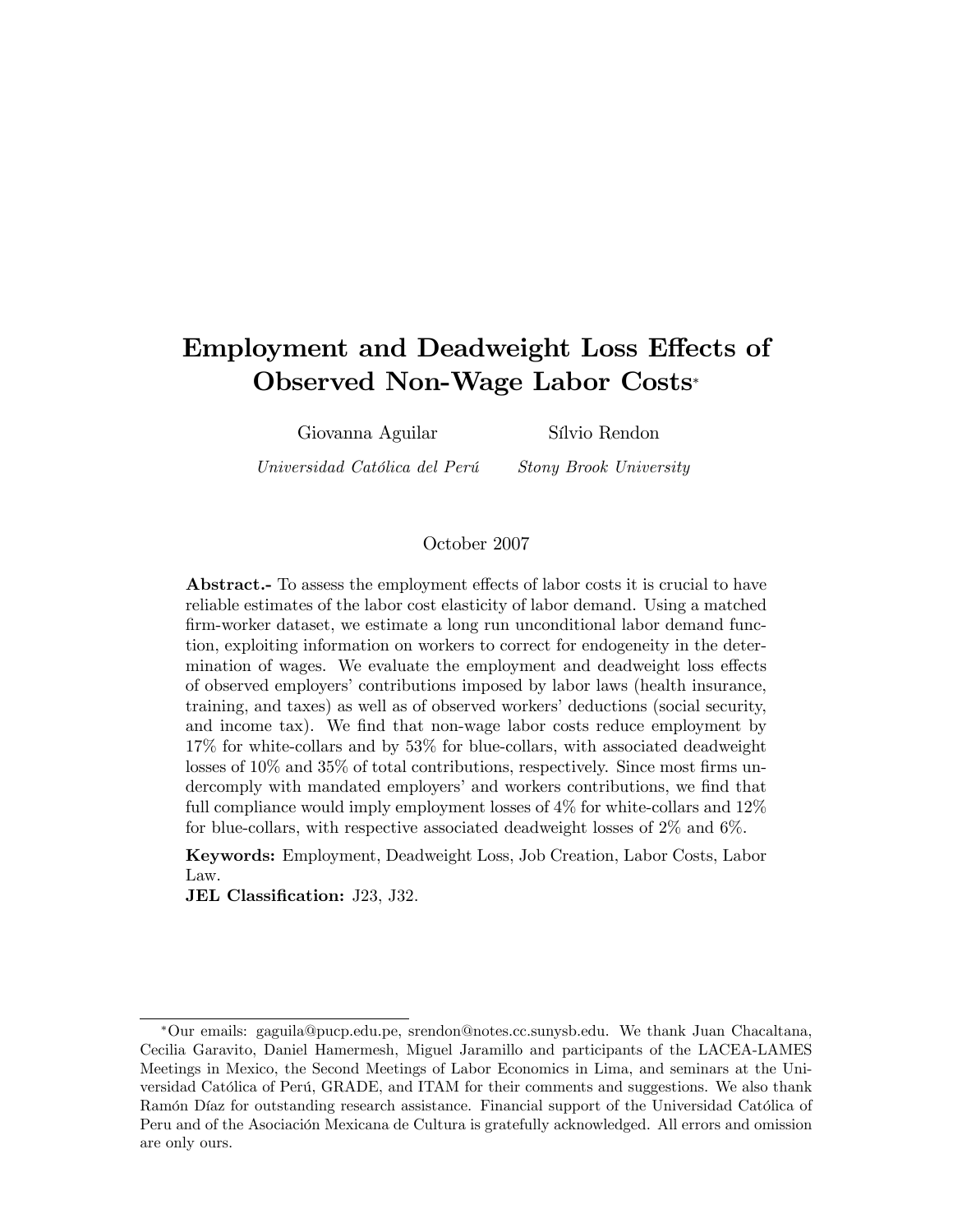## 1 Introduction

Non-wage labor costs consist of several mandated benefits, health, training, accident, housing plans, as well as several taxes, and are intended to increase workers' welfare and job security. However, these benefits tend to come at the expense of reducing employment and deadweight losses. In order to quantify these resulting effects one needs a reliable measure of the employment-labor cost elasticity. Most studies conducted on this subject find low estimated values for this elasticity, which contrasts with policy-makers' enthusiasm to reduce labor costs.

In this article, using a Peruvian matched firm-workers dataset, we find that nonwage labor costs reduce employment measured in total hours of work by 17% for white-collars and by 53% for blue-collars with associated deadweight losses of  $10\%$ and  $35\%$  of total contributions' revenues, respectively. We also compute employment losses of compliance with mandated employers' and workers contributions of  $4\%$  for white-collars and 12% for blue-collars, with respective associated deadweight losses of 2% and 6% of contribution revenues.

These results come from estimating the long run unconditional firm-level labor demand function by a procedure that corrects for endogeneity of wages. We show that unbiased estimates, even using small units such as firm level data, require not only that wages are exogenous, but also that their unobserved determinants are uncorrelated with the unobserved determinants of labor demand. This requirement is not fulfilled in the likely event, pointed by Becker (1993), that larger firms are matched with more productive workers. Consequently, an estimation that corrects for endogeneity yields a larger labor cost elasticity of labor demand than one that does not, like OLS.

In the last two decades, there has been intensive theoretical and empirical research on the effects of labor market frictions on job creation. Western European economies, characterized by large job security provisions, have been the center of attention of this research that has modeled these frictions as adjustment costs in labor demand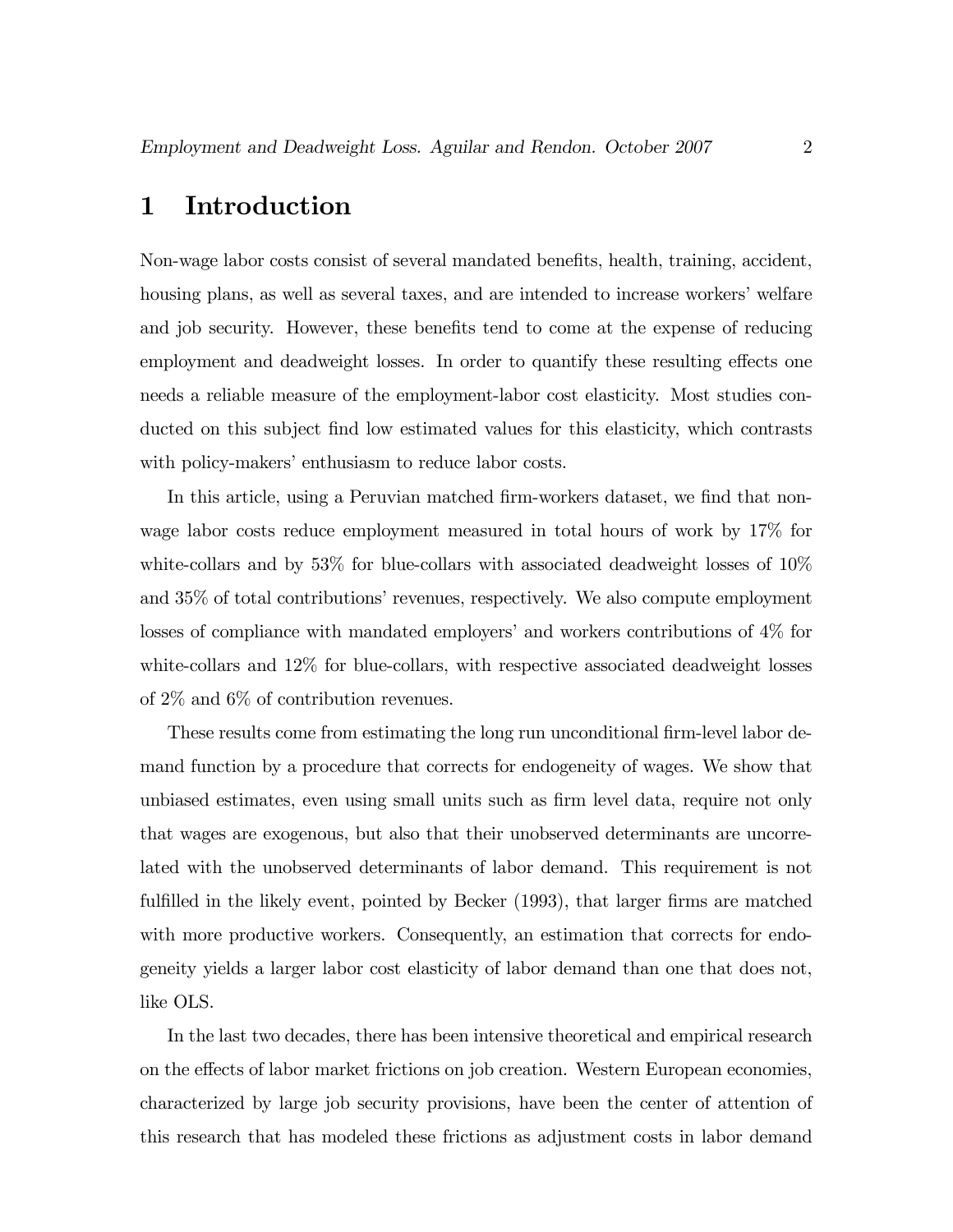(Nickell 1987, Hamermesh 1989, Bentolila and Bertola 1990, Hopenhayn and Rogerson 1993, Rendon 2000).? This literature finds that the effects of *'eurosclerosis*,' that is, labor markets with high firing costs, are ambiguous: in good times, sclerotic labor markets create fewer jobs than free labor markets; however, in bad times, sclerotic labor markets reduce job destruction. Most of the research done in Latin America has been done under these guidelines, obtaining statistically significant negative effects of job security provisions on employment rates.<sup>1</sup> Furthermore, using country-level data for Latin America and OECD countries Heckman and Pagés-Serra (2000) found large effects of job security provisions on employment,<sup>2</sup> which are robust to several specifications, OLS, random and fixed effects. The authors present their results as a strong evidence against Freeman's (2000) view that job security regulations mostly affect distribution, but not efficiency, and "advocate the substitution of job security provisions by other mechanisms that provide income security at lower efficiency and inequality costs." Under a classic labor demand framework and using workers- and Örm-level data, this article provides new evidence in the same direction, extending the computation of the effects of job security provisions to deadweight losses.

Hamermesh (1993) surveys several studies on the estimation of labor demand and remarks that estimates of the labor-cost employment elasticity should be interpreted and compared cautiously depending on the specification adopted: whether capital is included as an explanatory variable in the estimation (if so one is estimating a short run labor demand; if not, it is a long run labor demand); whether output is included in the estimation (if it is, one is estimating a conditional labor demand; if not, an unconditional labor demand); whether one is estimating a system of equation

 $\frac{1}{1}$ As referred by Heckman and Pagés-Serra (2000, Table 2 and footnote 6), many of the research projects that provide this empirical evidence (for instance Márquez and Pagés-Serra 1998 or Saavedra and Torero 2000) were evaluations of the labor reforms that reduced non-wage labor costs Latin America.and sponsored by a Inter-American Bank's research network coordinated by Heckman and Pagés-Serra.

<sup>&</sup>lt;sup>2</sup>In particular, for Peru, where our data come from, research done so far on the demand for labor finds very low labor costs elasticities of labor demand:  $-\eta_{L,w} \in [0.10, 0.65]$  (Rendon and Barreto 1992, IPE 1998, Chacaltana 1999, MTPE 1999,2004, Jaramillo 2004).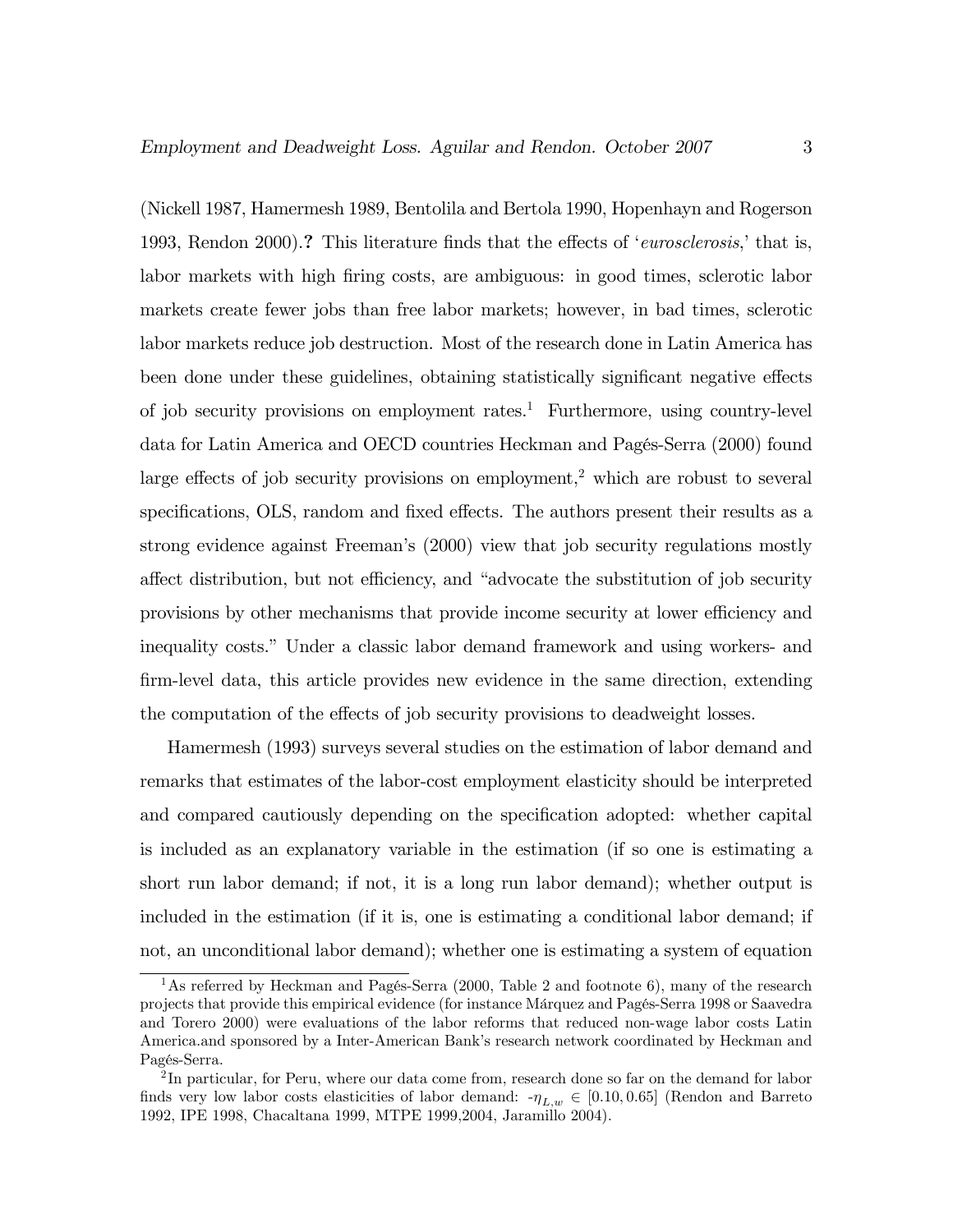and thus controlling for endogeneity of wages (in which case one will typically find larger estimates). In our study we assume homogeneous labor and make two separate estimations for white- and blue-collar workers without allowing for interactions between them. Since our study is done for small units, at the firm level, it is a reasonable assumption that firms face a horizontal labor supply. However, assortative matching between firms and workers gives rise to correlation between wages and firm size, which calls for a correction of this endogeneity. Capital is not included in the estimation, nor output, which makes the estimation a long run, non-conditional labor demand estimation, that is, the scale effect is included in the total effect captured by our estimated elasticity. These features of our research explain why we find larger labor costs elasticities of employment<sup>3</sup> than estimates usually found for the standard specification of a conditional labor demand.<sup>4</sup> Our results are thus encouraging of policies for stimulating job creation by inducing movements along as well as shifts of the labor demand curve.

The remainder of this article is organized as follows. The next section details our estimation approach which addresses the issue of endogeneity correction; Section 3 describes the dataset used, as well as descriptive statistics. Section 4 discusses the resulting estimated labor-cost employment elasticities obtained by OLS and by an IV estimation, both for legal and for observed non-wage labor costs. In Section 5 we compute the employment reduction caused by workers' and employers' contributions. Section 6 reports the calculated deadweight losses of workers' and employers' contributions as a proportion of contribution revenues. Section 7 reports the employment and deadweight losses of complying fully with legal workers' and employers' contributions. Finally, Section 8 summarizes the article's main conclusions.

<sup>3</sup>Another important source of underestimating the labor cost elasticity of employment.is the presence of measurement error combined with the assumption of homogeneity of labor (Clark and Freeman 1980, Roberts and Skoufias 1997).

<sup>&</sup>lt;sup>4</sup>Unlike most studies, however, we use observed rather than legal non-wage labor costs and avoid thereby an overestimation of the labor-cost employment elasticity.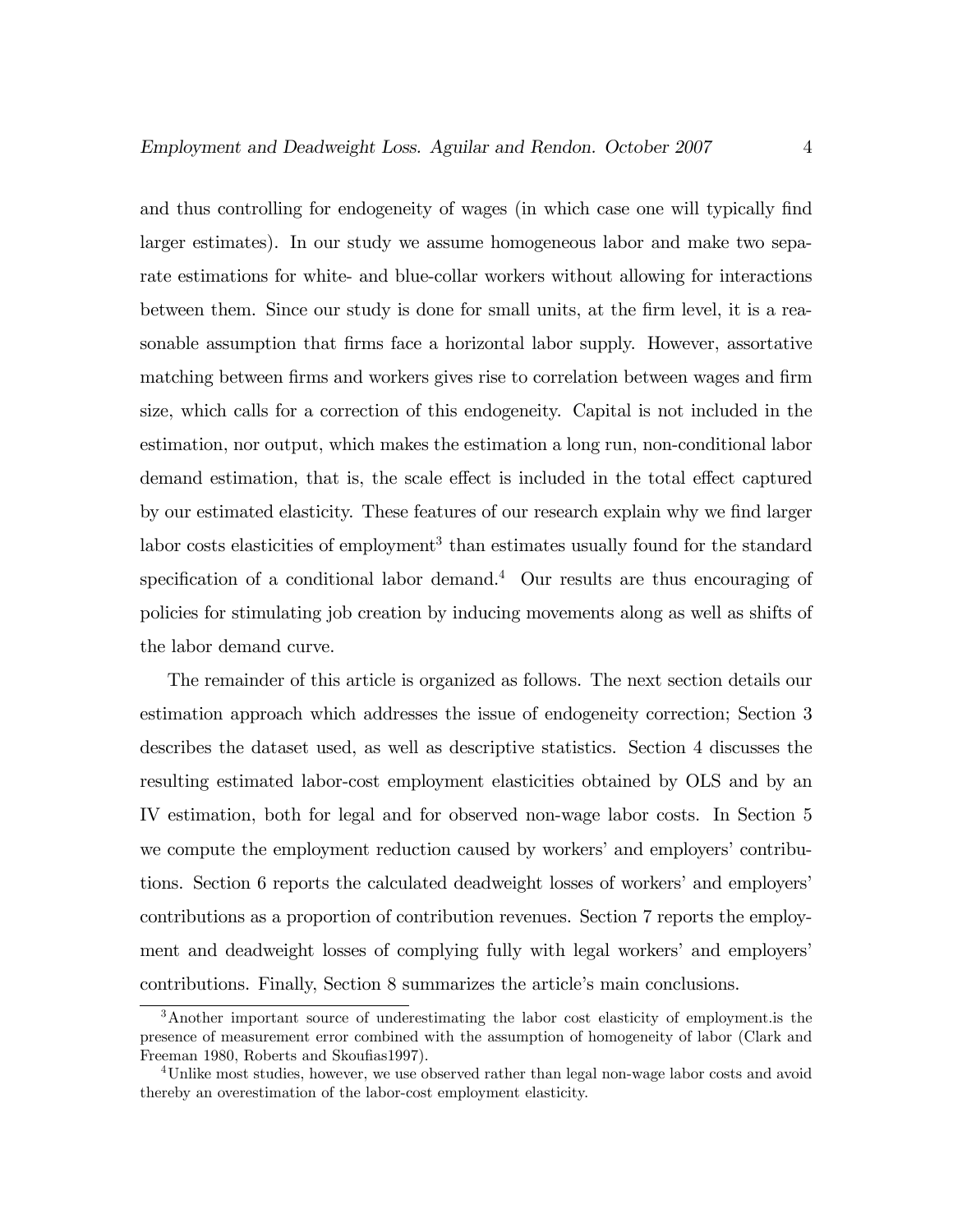## 2 Estimation approach

Consider a static setup where a firm  $i \in \{1, 2, ..., N\}$  chooses inputs to maximize profits:  $\max_{K,L} \{p_i f(K_i, L_i | \Omega_i) - r_i K_i - w_i^a L_i\}$ . The resulting demand for labor is given by the function  $L_i(w_i^a | X_i^*)$ , where  $w_i^a$  is the total labor cost paid by the firm and  $X_i^* = \{p_i, r_i, \Omega_i\}$  represents output and input prices and the parameters of the production function for the Örm. A log-linear approximation to this function is

$$
\ln L_i = \beta \ln w_i^a + X_i \delta + u_i,\tag{1}
$$

where  $X_i$  are those variables contained in  $X_i^*$  that are observed by the researcher, whereas  $u_i$  is a random variable representing the unobserved components of  $X_i^*$ , assumed to be normal with zero mean and variance  $\sigma_u^2$ .

If wages are fully exogenous, that is, if  $\ln w_i^a$  is uncorrelated with  $u_i$ , then one can obtain an unbiased and consistent estimation of  $\beta$  by OLS. For this assumption to hold, wages have to be determined by an infinitely elastic labor supply. Actually, most empirical research, assumes exogenous wages and estimates the elasticity laborlabor cost by OLS. This includes those estimations that account for individual (fixed) effects when panel data are available.

To illustrate this assertion, let the infinitely elastic labor supply of individual  $j \in \{1, 2, ..., M_i\}$  related to firm i be

$$
\ln w_{ij}^d = Z_{ij}\gamma + v_{ij},\tag{2}
$$

where  $w_{ij}^d$  is the take-home wage,  $Z_{ij}$  is a vector of covariates that determine wages,  $\gamma$ are its associated parameters, and  $v_{ij}$  is a random variable of unobservables with zero mean, variance  $\sigma_v^2$  and covariance with  $u_i$  equal to  $\sigma_{uv}$ . This is a reduced form equation that can be though of as a Mincer equation in which  $Z_{ij}$  only include supply-side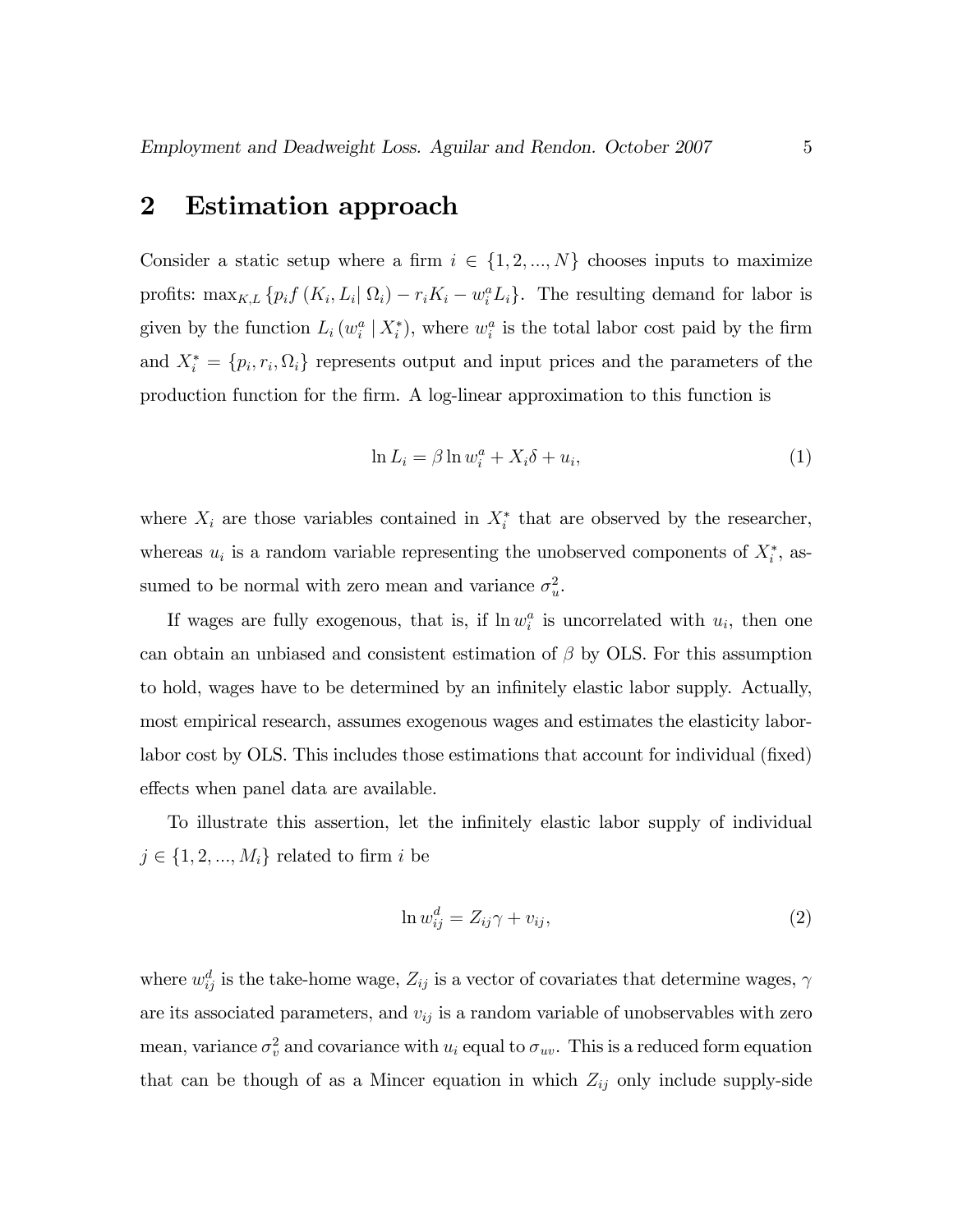variables, such as education,<sup>5</sup> tenure, experience, and individual workers' attributes.<sup>6</sup> Then firm  $i$  faces a labor supply function:

$$
\ln w_i^d = Z_i \gamma + v_i,\tag{3}
$$

where  $\ln w_i^d = M_i^{-1} \sum \ln w_{ij}^d$ ,  $Z_i = M_i^{-1} \sum Z_{ij}$ , and  $v_i = M_i^{-1} \sum v_{ij}$  is distributed with mean 0, variance  $M_i^{-1} \sigma_v^2$ , and covariance with  $u_i$  equal to  $\sigma_{uv}$ . Assume for the moment that wages paid by employers coincide with workers' take-home wages:  $w_i^a = w_i^d$ , then, as this is a recursive or limited information estimation model, OLS estimates yield unbiased estimates of the labor demand parameters. The crucial assumption for this to be true is that the firm's individual labor supply is infinitely elastic and error terms are independent,  $\sigma_{uv} = 0$ .

However, it may well be the case that  $\sigma_{uv} \neq 0$ , which implies that  $\ln w_i^a$  and  $u_i$ are correlated and the estimation by OLS generates biased estimates. Moreover, if  $\sigma_{uv} > 0$ , that is, if unobservables that increase wages are positively correlated with unobservables that increase labor demand, then  $\beta$  estimated by OLS will exhibit an upward bias. One can think of this positive correlation as evidence for positive assortative matching between firms and workers: more productive workers are matched to larger Örms. Or, in terms of the variables that are unobserved to the researcher, workers' of higher ability may work in firms of higher total factor productivity. On the contrary,  $\sigma_{uv} < 0$  is associated with unobservables that increase wages negatively correlated with unobservables that increase labor demand, in which case OLS leads to underestimate  $\beta$ . Therefore, that is the case of negative assortative matching between firms and workers: more productive workers are matched to smaller  $\text{firms.}^7$ 

 $5$ Unfortunately, our dataset does not include any variable that could possible proxy workers<sup>7</sup> education.

<sup>&</sup>lt;sup>6</sup>If  $Z_{ij}$  Eq. (2) includes labor demand variables that are excluded in Eq. (1), then it becomes a typical reduced form and one can attempt to identify not only the labor demand labor cost elasticity, but also the labor supply labor cost elasticity. We leave this extension for future research.

 ${}^{7}$ Or, when employment is measured by individual hours of work, it is likely to find negative matching: more productive workers are matched to firms with fewer individual hours of work, as shown in Section 4.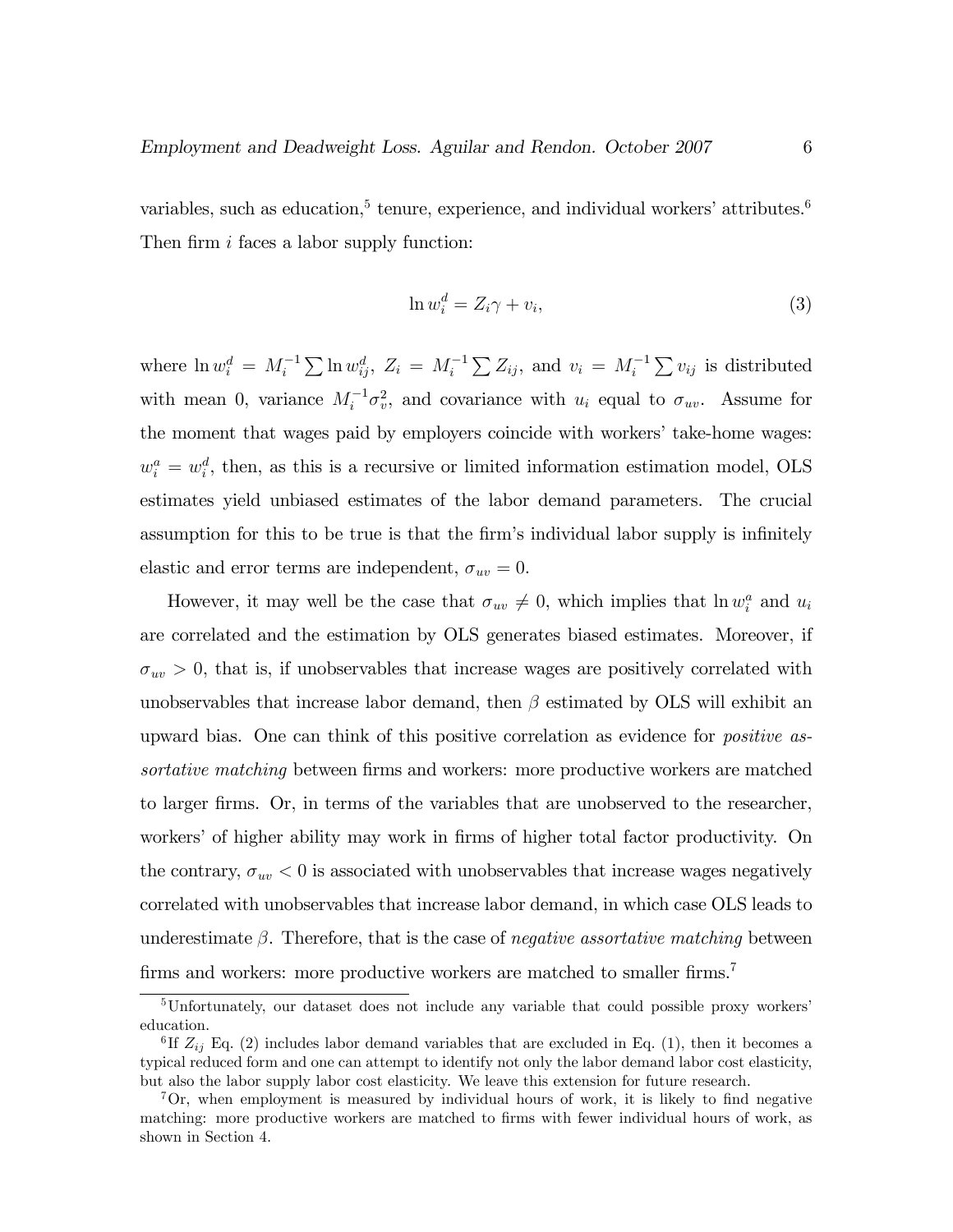#### [Figure 1 here]

Figure 1 depicts the supply and demand for labor and illustrates this matching effect: if  $D_1$  is matched to  $S_1$ ,  $D_2$  to  $S_2$ , and  $D_3$  to  $S_3$ , then the resulting equilibrium points describe a positive relationship or a negative relationship that is steeper than the labor demand (overestimation of  $\beta$ ); if matching between supply and demand is the other way round, negative, the relationship resulting from the equilibrium points is flatter than the labor demand (underestimation of  $\beta$ ).

Now, let us allow labor costs paid for by employers differ from workers' take-home wages. Suppose that employers' contributions expressed as a percentage of wages are  $a_i$ , so that employers' labor costs are  $w_i^a = w_i (1 + a_i)$ . On the other hand, let  $d_i$ be workers' contributions as a percentage of wages, and workers' take home wage is then  $w^d = w(1 - d_i)$ . Under the assumption that both employer- and worker-paid contributions are unrelated to unobservables that determine firm's size<sup>8</sup> one can relate employers' labor costs to workers' earnings simply by

$$
\ln w_i^a = \ln w_i^d - \ln (1 - d_i) + \ln (1 + a_i). \tag{4}
$$

Notice that if wages are fully exogenous, $9$  under no circumstance workers earn below  $\ln w_i^d$ , which implies that workers' contributions are actually paid for by employers. In particular, if workersícontributions were reduced, employer-paid wages would adjust so that workers' take-home wages are left unchanged. This feature of the labor market will be important when analyzing the employment effects of removing workers' and employers' contributions.

Under this setup we can propose the following estimation procedure:

 ${}^{8}$ In this article, we take undercompliance as given and only analyze its effects on employment and measurement of the labor-cost elasticity; however, strictly speaking undercomplying is also a decision made by employers, which therefore would require a specific theoretical and empirical analysis.

 $9$ This is an important identification assumption, the labor supply is horizontal to the market, which makes feasible the determination of the labor cost elasticity of the labor demand. This assumption does not hold if the labor supply is horizontal to the firm, but not to the market, as aggregation does not preserve the horizontal labor supply.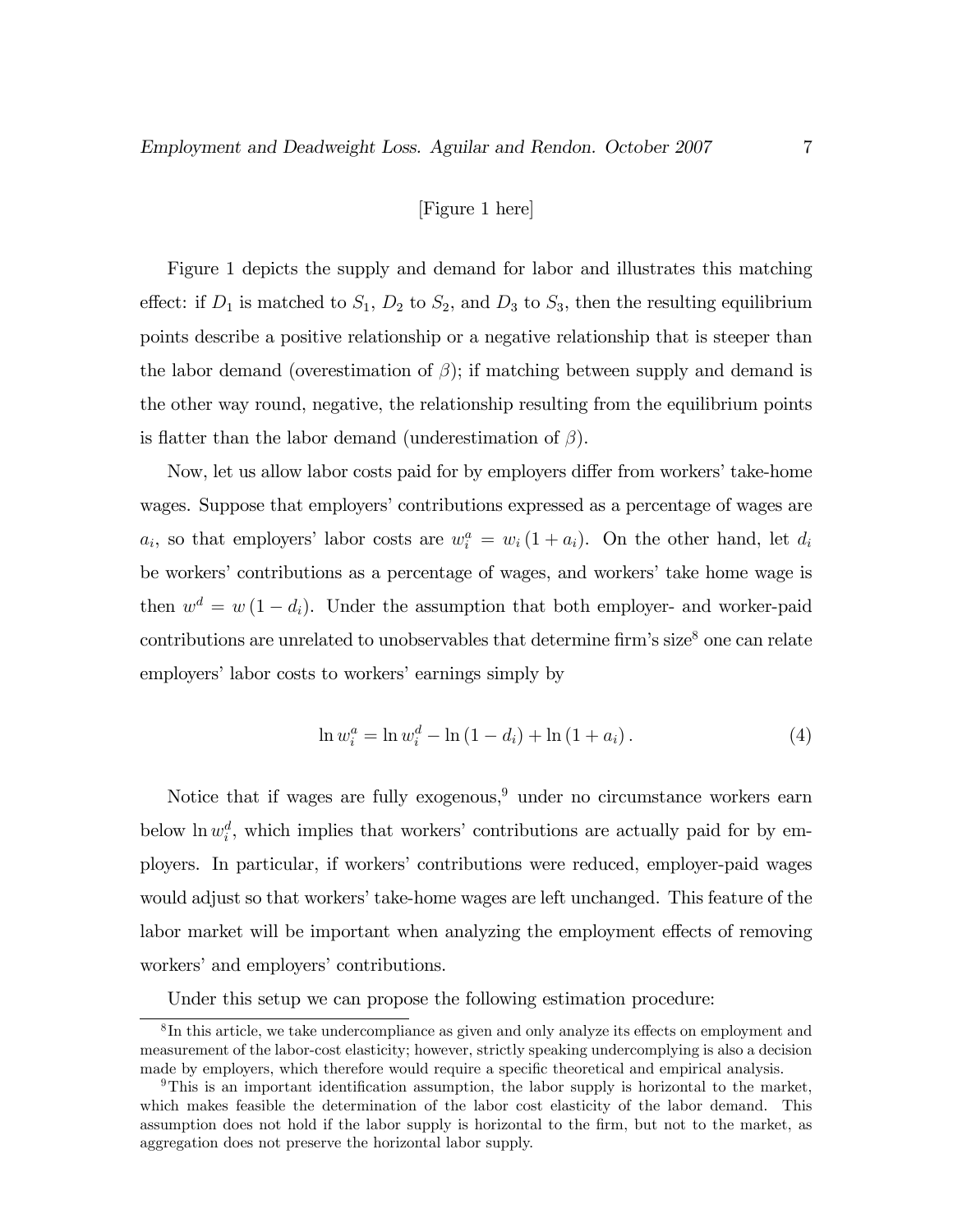- 1. First Stage: Estimate Eq.  $(2)$ , predict the workers' take-home wage, aggregate<sup>10</sup> them to  $\ln w_i^d = Z_i \hat{\gamma}$ , and use it to predict the total labor cost paid by the employer  $\ln w_i^a$  from Eq. (4)
- 2. Second Stage: Estimate Eq. (1) using the predicted employers' labor cost  $\ln w_i^a$ .

This estimation procedure removes the correlation between labor costs paid for by employers and the disturbance term in Eq. (1) and yields unbiased estimates of  $\beta$ and  $\delta$ .

To implement this estimation we need Örm-level data matched with data on individuals working at the Örm. In the next section, we describe the data used in the estimation.

## 3 Data

The data used in this estimation come from the Wage and Salary National Survey (ENSYS) carried out by the Ministry of Labor of Peru. This is a biquarterly survey applied in June and December, which comprises private firms of 10 and more workers and is representative for the main cities (Metropolitan Lima and urban areas of 24 main cities in the country), economic sectors and activities, and Örms sizes in Peru. The information for this survey is gathered by qualified interviewers from the Labor Ministry who review firms' payrolls and are specialized in labor costs in Peru; thus, this survey does not consist of self-reported data.

The survey is organized in three sections. Section A aggregate firm-level information such as the total number of workers, wages by occupational category, total hours worked, legal workers' deductions and employers' contributions by occupational category. Section B contains information on a sample of individual workers inside the firm, with variables such as age and gender of the worker, hours worked, basic wage

 $10$ When employment is measured by individual hours of work and, consequently, one is estimating an individual labor demand, there is no need to perform this aggregation.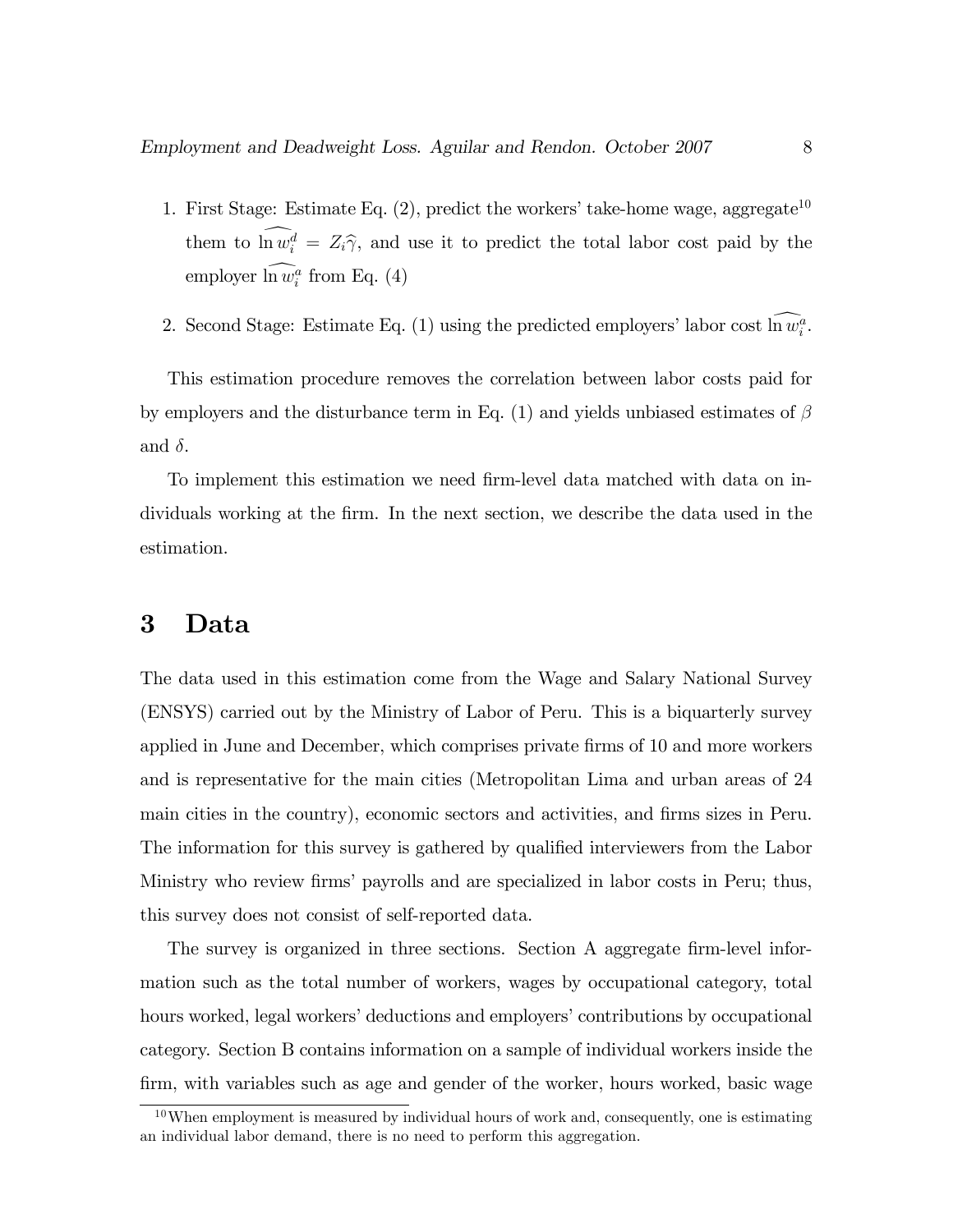or salary, legal workers' deductions and employers' contributions, and other nonpermanent payments. Finally, Section C provides information on collective bargaining and unionization of workers.

We use the survey for June 2004, which consists of a sample of 1,772 firms, for which we have 19,770 workers. Because we concentrate on the demand for white- and blue-collar workers, we select two subsamples of firms that hire at least one of these two types of workers. Thus, the resulting samples contain respectively 1,714 firms with 13,097 white-collar workers, and 692 firms with 5,413 blue-collar workers.

#### [Table 1 here]

Table 1 shows the descriptive statistics for all variables in the final sample, divided by type of worker and by section of the survey. For several variables there are both firm-level as well as individual information. Understandably, there is more dispersion for information in the workers' sample (Section B). Both white- and blue-collar workers work on average more than 40 hours a week. On average, blue-collar workers work in firms that are 30% larger than white-collars and earn half as much as white-collars.

#### [Figure 2 here]

In this study, gross wages are defined as payments made by employers to their employees for their work that end up in employees' paychecks, including any mandatory benefits,<sup>11</sup> before deductions for income taxes and pension contributions are applied. Workers' contributions are mandatory payments deducted from workers' paychecks, that is, pension contributions and income taxes. Employersí contribution are payments associated with workers' wages that employers pay and workers do not take

 $11$ These definitions are important because many other studies confuse mandatory benefits that workers take home, such as vacations' payments, which here are considered as part of wages, with non-wage labor costs paid for by employers.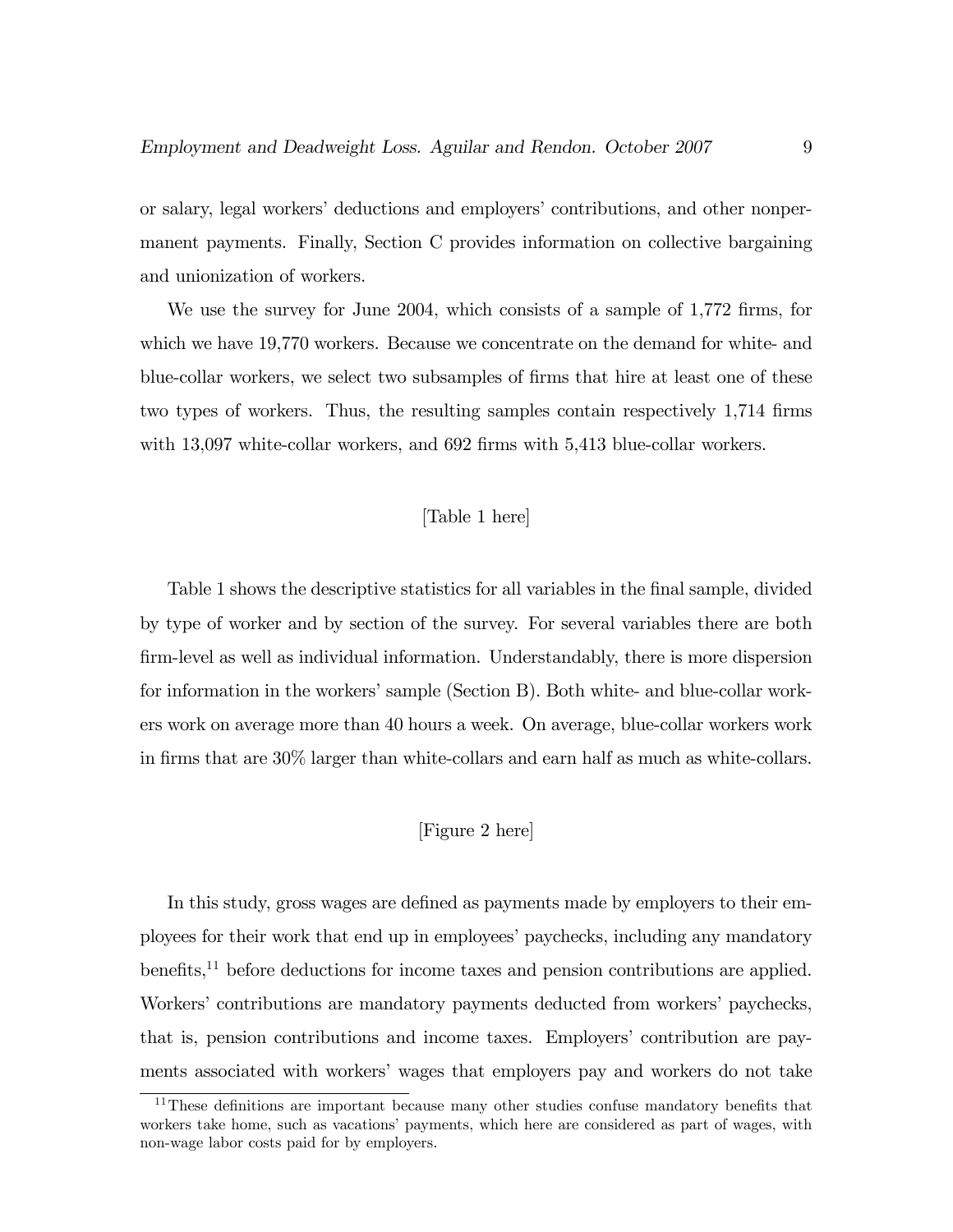home nor are deducted from workers' gross wages, but go to several funds, such as health or training systems, and payroll taxes.<sup>12</sup>

We distinguish between observed and legal contributions: the former comes from the information in our sample, while the latter is calculated from the current labor laws in the country. We will speak of undercompliance when observed fall below legal contributions and of overcompliance if it is the other way round.<sup>13</sup> Both observed employers' and workers' contributions are on average lower than legal ones, i.e., undercompliance is predominant.<sup>14</sup> Observed employers' contribution are between  $10\%$ and 11% of wages for all samples, while legal contributions are established at 14.5%. For white-collars observed workers' contributions are between  $15\%$  and  $16\%$  of wages, while the legal contributions are around  $18\%$ ; for blue-collars observed workers' contributions are around 12% of wages, while legal contributions are set at around 13%. Figure 2 shows the employers' contributions and workers' deductions as a function of wages, both for white- and blue-collar workers. For employers' contributions one can distinguish a dispersion around horizontal lines, because legal contributions are a fixed percentage that does not depend on wage levels. However, the dispersion of workersí deductions occurs around both increasing curves and horizontal lines, as some deductions are increasing in wages, income taxes, while others are fixed, pensionsícontributions. Moreover, there is compliance with some contributions and not with others, which explains why one can distinguish several patterns in these graphs, which are illustrative of the important differences between legal and observed

 $12$ Thus employers' and workers' contributions are non-wage labor costs. The former displace the demand and the latter the supply of labor. Unlike other studies which only focus on employers' nonwage labor costs, both types of non-wage labor costs matter in reducing employment. Interestingly, from an economic point of view, as said before, if the labor supply is fully elastic, all non-wage labor costs are paid for by employers.

<sup>&</sup>lt;sup>13</sup> Actually, labor laws in Peru allow employers for delays in paying workers and employers' contributions, and even payments in installments. Thus, the discrepancy between observed and legal contributions is only partially a matter of compliance. We follow the approach of most studies that just use the established legal percentages of contributions in the analysis of the effects of non-wage labor costs on employment.

 $14$ The interested reader will find a brief explanation of the labor reforms in Peru in the nineties in Appendix A1 and a detailed description of non-wage labor costs in Appendix A2.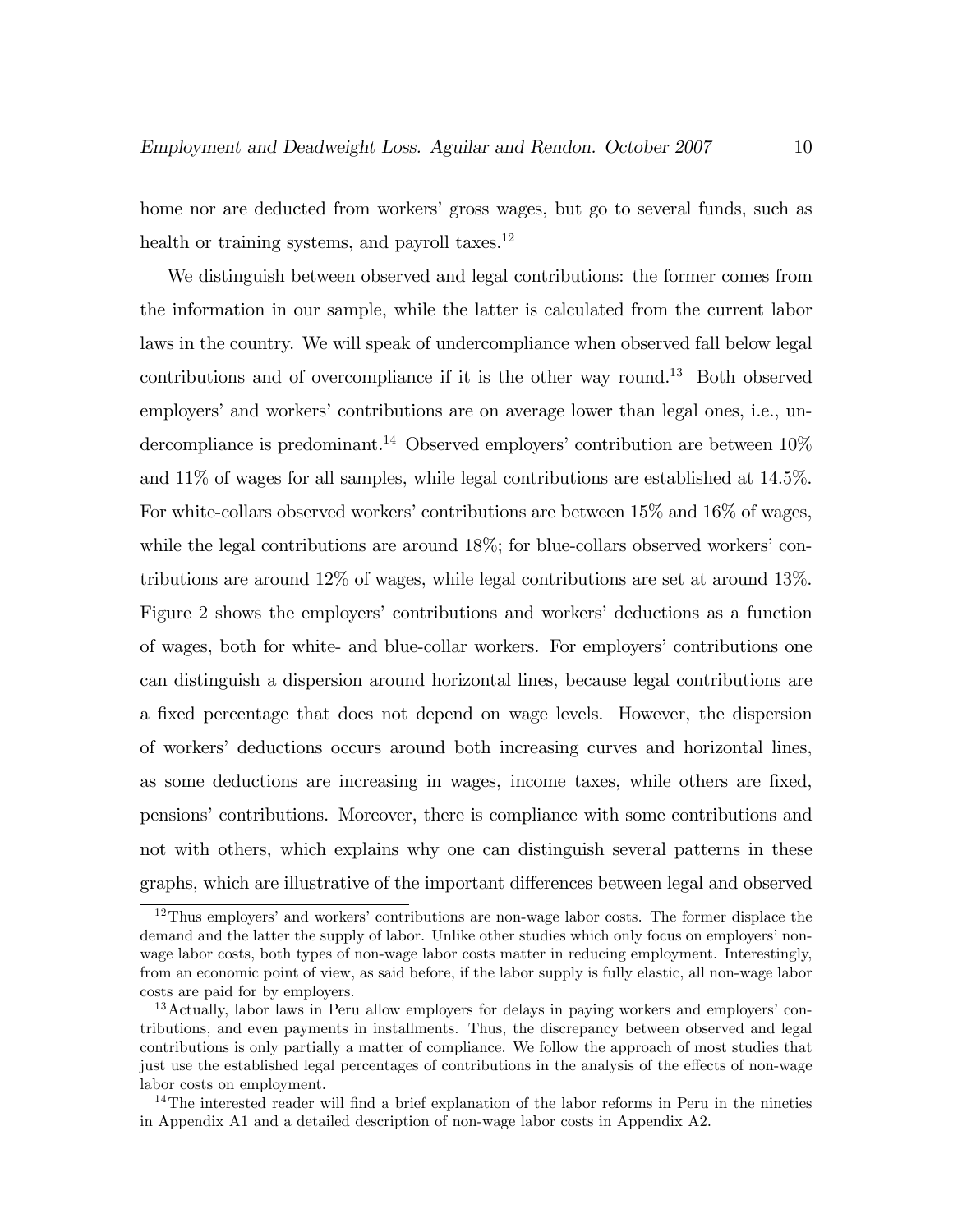non-wage labor costs.

In the subsample of white-collars, around  $70\%$  of firms and  $77\%$  individuals are occupied in the service sector; whereas in the subsample of blue-collars around 50% of firms and  $57\%$  of individuals are classified as part of the industrial sector. For both subsamples most firms are small, more than  $50\%$  employ 50 workers or less; however, more than 50% of workers work in firms with 100 or more workers. Around half of firms are located in Lima City, the capital of the country. Unionization is higher for blue-collar workers with rates between  $15\%$  and  $20\%$  of workers, while for white-collars unionization rates are between 8% and 14%.

In terms of individual data we find that  $38\%$  are females among the white-collars while only  $14\%$  among the blue-collars. On average both white- and blue-collars are around 38 years old, however among blue-collars there is more age dispersion especially at the lower tail: around  $12\%$  of blue-collars, against only  $4\%$  of white collars, are 24 years old or younger. In the samples both white- and blue-collars have on average around 6 years of tenure; however, in tenure it is blue collars who also exhibit more dispersion, especially at the lower tails. While 23% of white-collars have around less than one year of tenure, 29% of blue-collars have tenure of less than one year.

In the next sections, we present the results of estimating a labor demand model both by simple OLS and controlling for the endogeneity of wages.

## 4 Estimation results

In this section, we present the elasticities estimated by the procedure described in Section 2. We estimate several versions of the model, the results of which are presented in Table 2. For the total hours of work and for the number of workers, we report in the first column an OLS estimation using the average wage reported in the firmlevel information, in the second column an OLS estimation using an average wage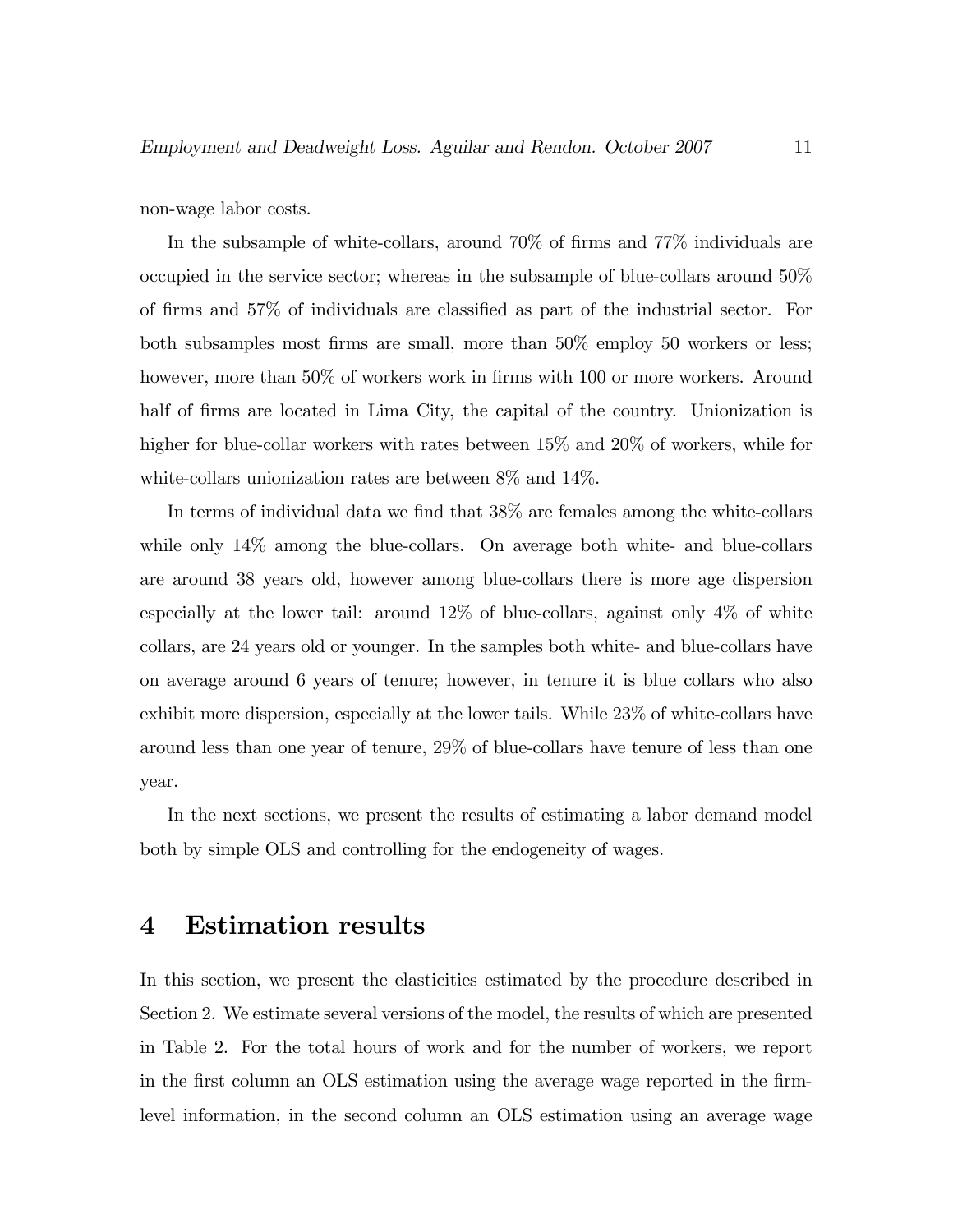constructed using the individual information, and in the third column an estimation that accounts for endogeneity, an OLS estimation using the average of a predicted wage. For individual hours, we report OLS and IV results in the first and second columns, respectively.

#### [Table 2 here]

In these regressions, explanatory variables besides labor costs are dummy variables indicating location, whether there is a union in the firm, and sector of activity. These variables capture differences in capital prices across regions, labor relations across firms, and technologies across industrial sectors. Exogenous sources of variation for endogeneity correction are workers' age, tenure, and gender. Further details on the first stage wage regressions, Eqs.  $(2)$ , and their explanatory variables, are given in Appendix A3.

Both for white- and blue-collars, when employment is firms' employment measured by hours of work or by the number of workers, an estimation that accounts for endogeneity yields a larger labor cost elasticity of labor demand than one that is done by simple OLS, which suggests the existence of positive assortative matching between firms and workers. When employment is measured by individual hours of work, correcting for endogeneity reduces the labor cost elasticity of labor demand, implying negative assortative matching of workers and firms' individual hours of work. In sum, more productive workers are matched to firms that are larger, in terms of total hours worked and number of employees, and in which working time is shorter.

It is also noteworthy that the labor cost elasticity of the firm-level labor demand is larger for blue-collar than for white-collar workers: measured by total hours it is -0.65 for white-collars and -2.31 for blue-collars; measured by the number of workers it is -0.51 for white-collars and -2.31 for blue-collars. In contrast, the individual hours labor demand has an elasticity of -0.05 for white-collars and 0.00 for blue-collars.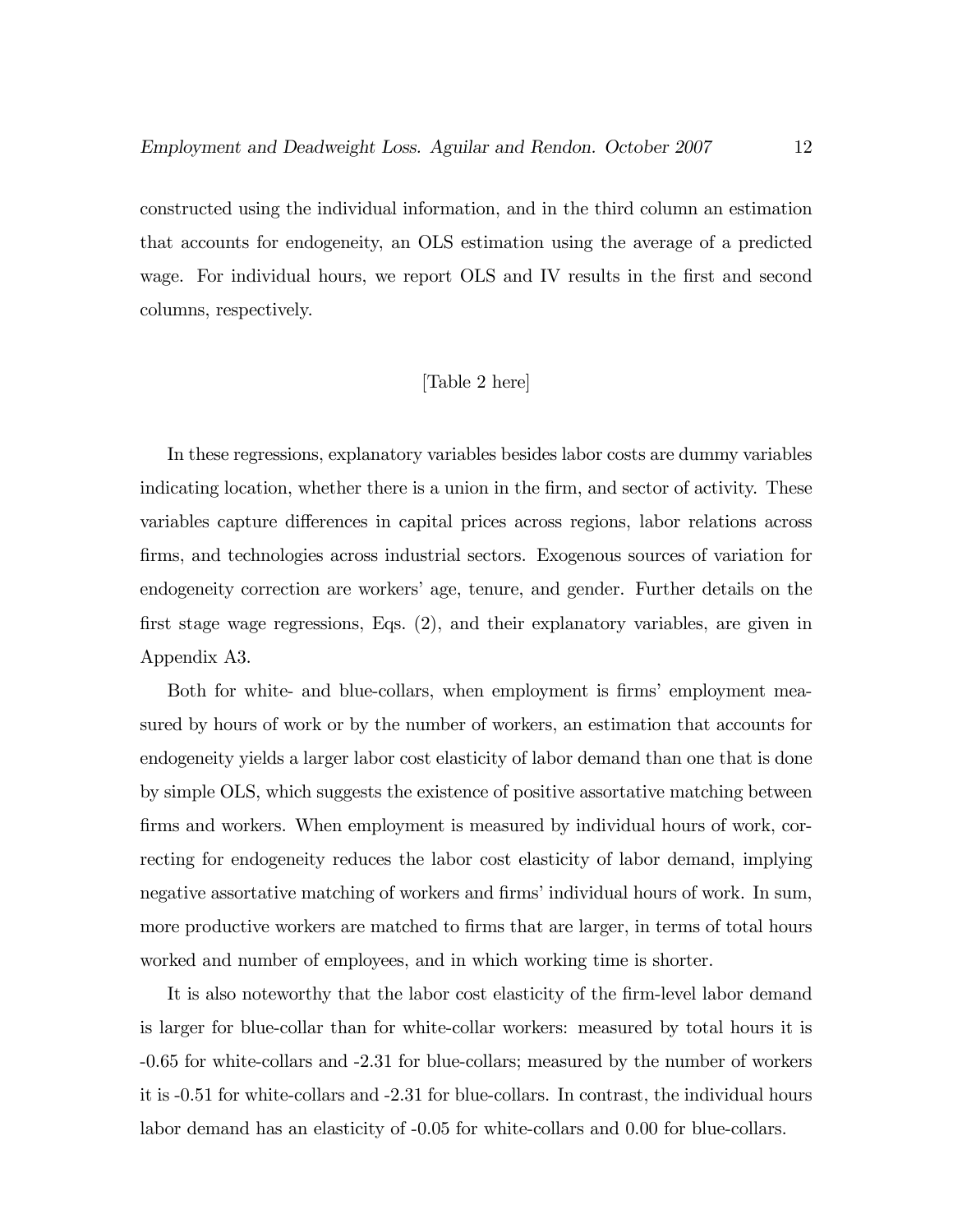For white-collar workers there is no big difference in estimating by OLS the total labor cost elasticity with the reported or the constructed firm average wage (ln  $w_m$ ) and  $\ln w$ ). The sign, however, in both of these estimations is wrong and only becomes negative once endogeneity is corrected for. Using legal rather than observed nonlabor costs produces an underestimation of the labor cost elasticity of employment as measured by total hours of work or number of workers, although this underestimation is lower once a correction for endogeneity is introduced. For individual hours of work, using legal rather than observed labor costs leads to a slight overestimation of this elasticity, though both yield very low values.

For blue-collar workers, estimating the labor cost elasticity by OLS with the reported or the constructed firm average wage  $(\ln w_m$  and  $\ln w)$  yields substantially different results. Estimating the total labor cost elasticity correcting for endogeneity yields very high values for employment measured by total hours and number of workers. The labor cost employment elasticity measured by total hours is underestimated when legal instead of observed non-wage labor costs are used; however, it is slightly overestimated when employment is measured by the number of workers. The labor cost elasticity of employment measured by individual hours has the wrong sign, its value is very small and in many cases non-significant. As with white-collars, using legal rather than observed labor costs implies a slight overestimation of the labor elasticity of demand.

In sum, estimations of the firm-level labor demand that are corrected for endogeneity generate large labor costs employment elasticities, especially for blue-collar workers. The opposite is true for the corresponding individual labor demand estimations, where corrections for endogeneity lower labor cost employment elasticities, especially for blue-collars.

In the next section, we use these estimated elasticities to forecast the employment and deadweight loss effects of non-wage labor costs.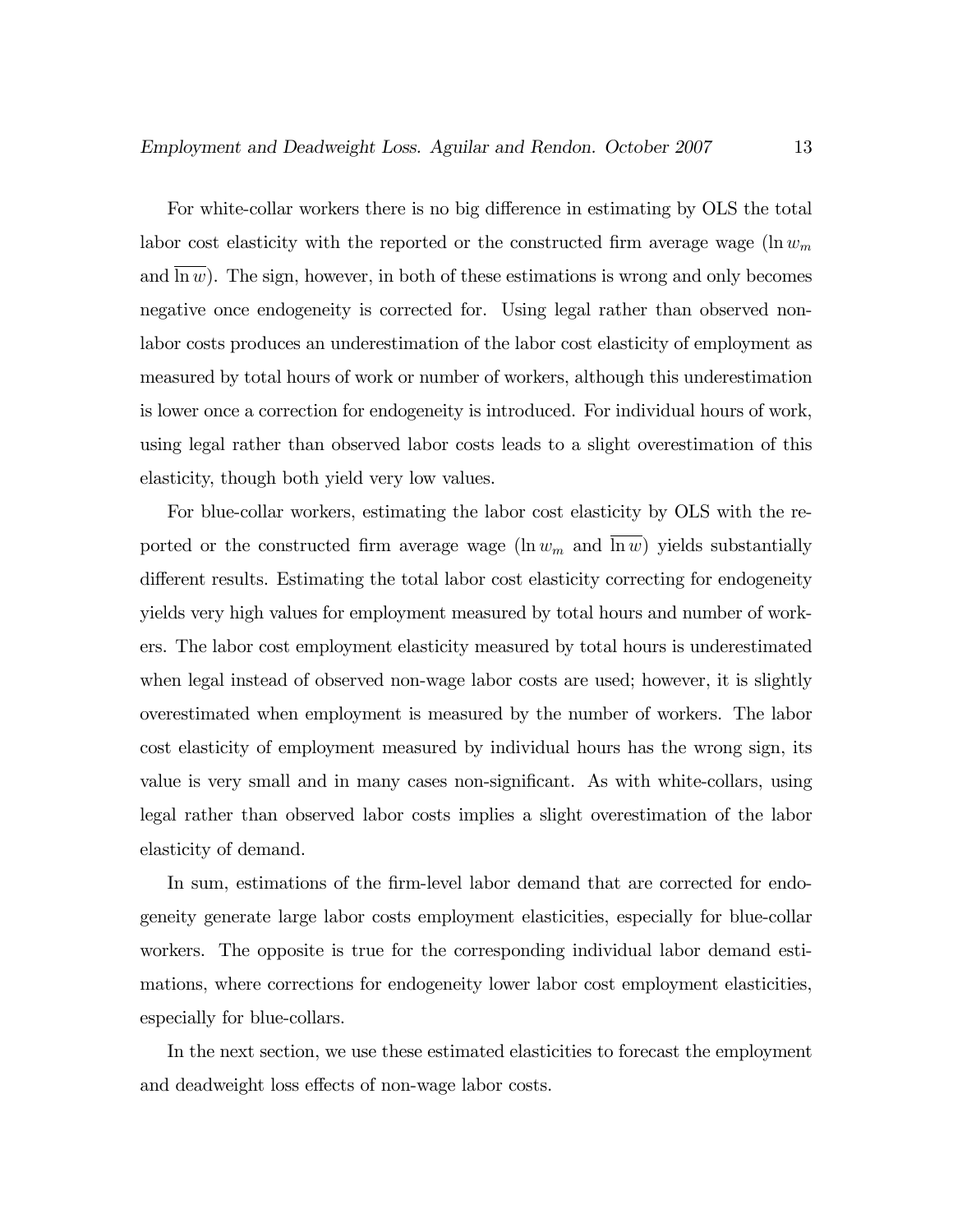## 5 Employment effects of non-wage labor costs

In this section, we predict the percentage employment variation produced by removing non-wage labor costs fully, that is, the effects of eliminating

- 1. employer-paid non-labor costs:  $\Delta \ln L = -\beta \times \ln (1 + a);$
- 2. worker-paid non-labor costs:  $\Delta \ln L = \beta \times \ln (1 d);$
- 3. both employer-and worker-paid non-labor costs:  $\widehat{\Delta \ln L} = -\widehat{\beta} \times \left| \overline{\ln (1 + a)} \overline{\ln (1 d)} \right|$ .

#### [Table 3 here]

We perform these exercises<sup>15</sup> using both observed and legal non-wage labor costs and their associated estimated elasticities computed in the previous section, for the three measures of employment by total hours, number of workers, and individual hours. The results are reported in Table 3 and show that the largest employment effects are obtained from reducing workers' non-wage labor costs, especially for whitecollar workers. For white-collar workers removing employer-paid non-wage labor costs increases firm-level total hours of work by around  $6\%$  and the number of workers by 5%, while removing workersí paid non-wage labor costs increases hours of work by 11% and the number of workers by 8%. The elimination of both non-wage labor costs increases total hours by 17% and the number of workers by 13%. Thus, employment effects for white-collars are larger for total hours than for number of workers. For individual hours effects are small but significant and positive: around  $1\%$  increase.

For blue-collar workers, employment effects are similar for total hours and for the number for workers and much larger than for white-collars: 24% for removing employers' contributions and  $29\%$  for removing workers' contributions, so that the

<sup>&</sup>lt;sup>15</sup>Notice that these predicted employment variations assume a constant elasticity of demand, that is, they are a linear approximation of the employment effects and are thus less accurate, the larger the labor cost variation.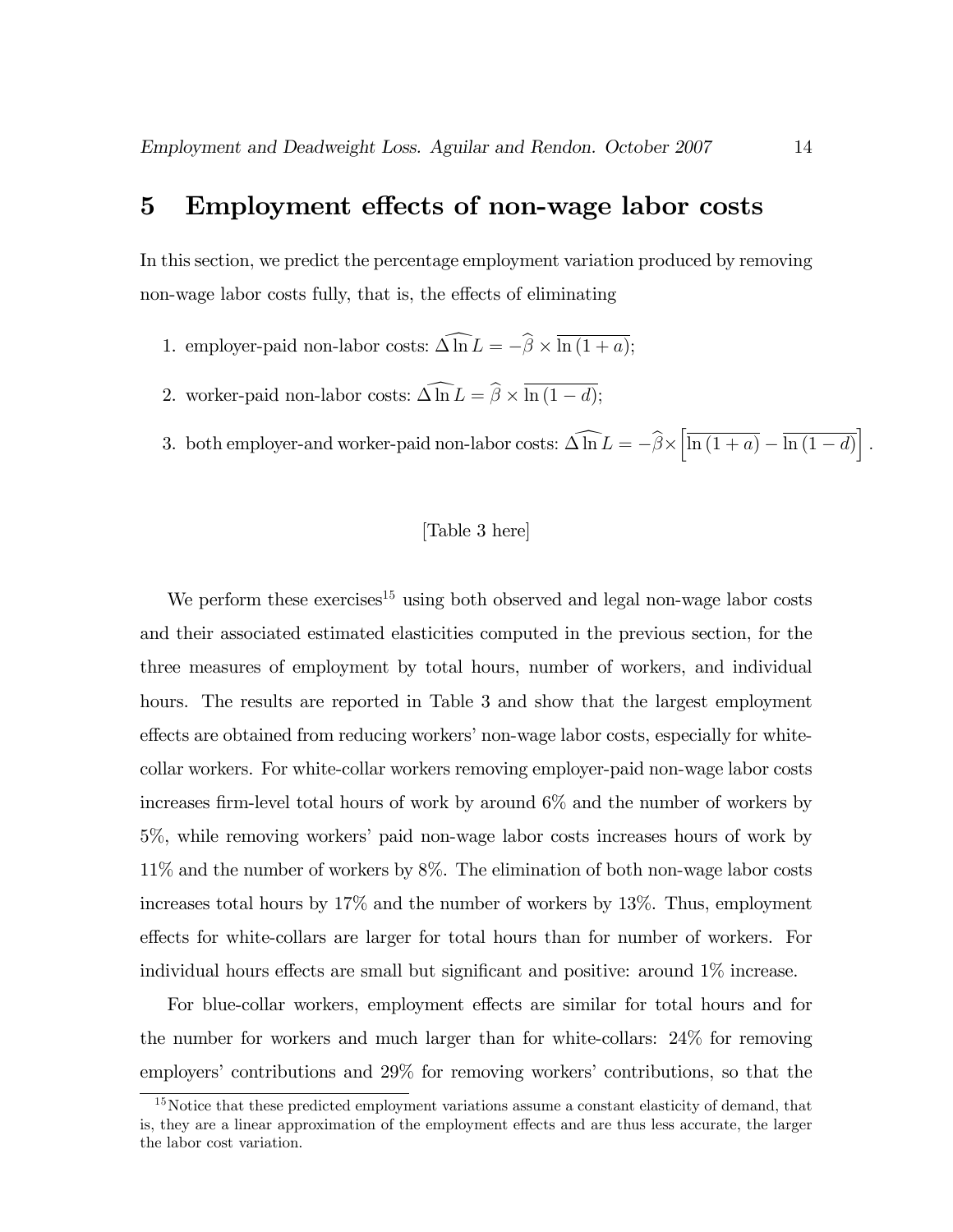employment effect of removing both contributions is 53%. For blue-collar workers individual hours effects are not significantly different from zero.

Using legal rather than observed non-wage labor costs introduces an important overestimation of the employment effects for blue-collar workers, measured by total hours, number of workers, or individual hours. For white-collar workers the differences between legal and observed employment effects are less pronounced. There is also an overestimation of employment variations when using legal non-wage labor costs for total and individual hours, but an underestimation for the number of workers.

Hence, the employment losses provoked by both employers' and workers' contributions are shown to be substantial, especially for blue-collar workers. Estimations that do not correct for endogeneity would have found positive significant employment increases for white-collars and negligible increases for blue-collars, concluding thereby that non-wage labor costs had very little effect in stimulating employment, as it is the case in most of the literature on this subject. In the next section, we compute the deadweight losses associated with these employment effects.

## 6 Deadweight losses of non-wage labor costs

In this section we compute the deadweight loss effects of employers' and workers' contributions. We estimated the model  $\ln \bar{L}_i = \beta \ln w_i^a + A_i$ , where  $A_i = X_i \delta$ are the employment effects of all other regressors; that is, the level of employment is  $L = Aw^{\beta}$ . We have two wage levels,  $w_1$  and  $w_0$   $(w_1 > w_0)$ , which imply employment levels  $L_1 = Aw_1^{\beta}$  and  $L_0 = Aw_0^{\beta}$ , respectively. Contribution revenues are then  $R =$  $(w_1 - w_0) L_1 > 0$ , and the deadweight loss area comes from integrating:

$$
I = \int_{w_0}^{w_1} Ax^{\beta} dx - R_1 = \frac{w_1 L_1 - w_0 L_0}{\beta + 1} - R.
$$

In Appendix 4. we give further details on this computation (See also Auerbach and Hines (2002) . One can also approximate the deadweight loss, as it is usually done,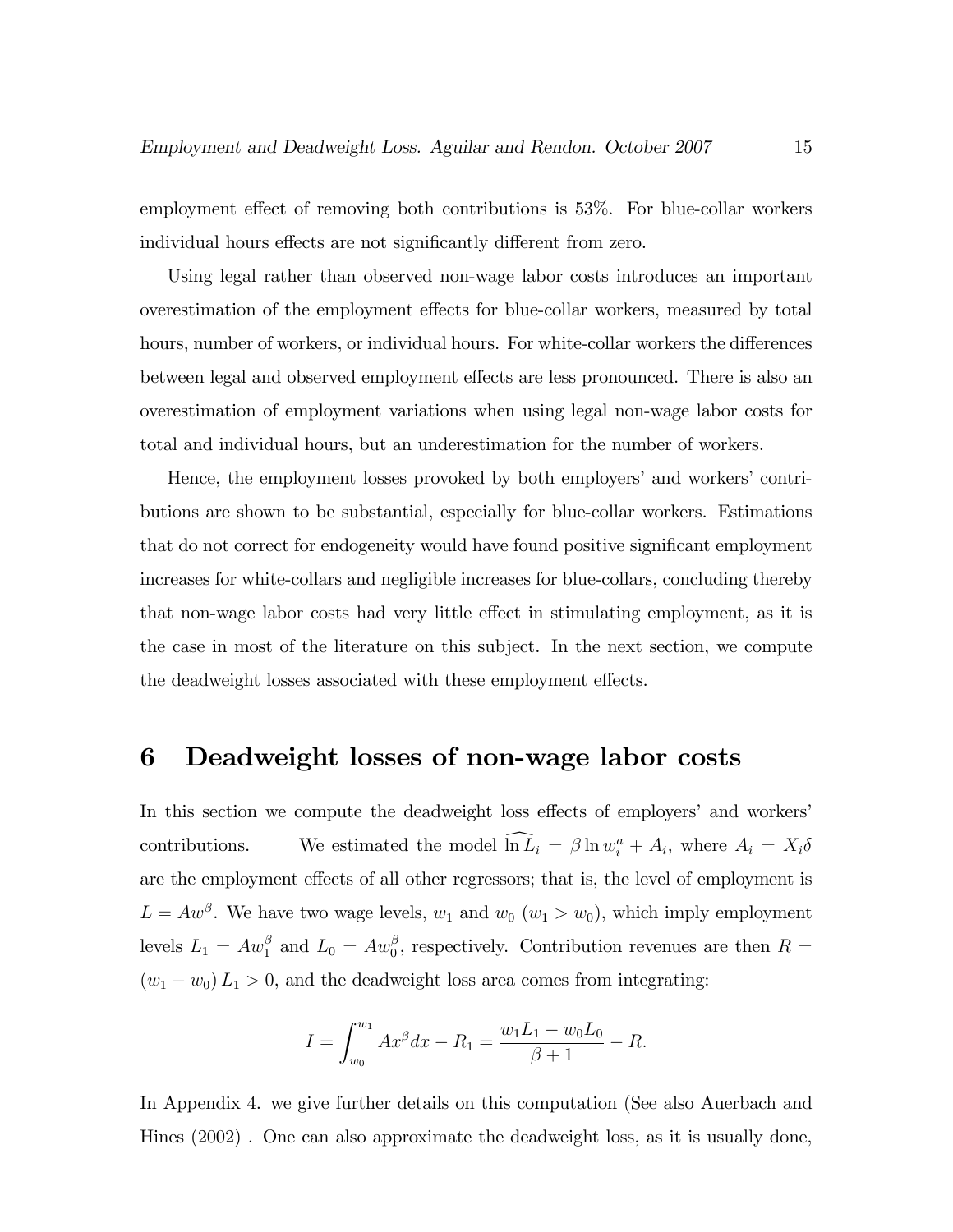by a (Harberger) triangle:

$$
T = \frac{(w_1 - w_0)(L_0 - L_1)}{2}.
$$

Figure 3 illustrates the deadweight loss area  $T$  and the contribution revenues  $R$ , when there are both employer's contributions, which shift the labor demand downward, and worker's contribution, which shift the labor supply upward

#### [Figure 3 here]

Then, wage levels  $w_1$  and  $w_0$  are then defined for

- 1. employers' contributions:  $w_1 = w(1 + a), w_0 = w$
- 2. workers' contributions:  $w_1 = w, w_0 = w(1 d)$
- 3. both workers' and employers' contributions:  $w_1 = w(1 + a)$ ,  $w_0 = w(1 d)$

Table 4 reports the estimated deadweight losses of eliminating workers' and employers' contributions, using different measures of employment, of contributions, and of deadweight losses, for white-collar and for blue-collar workers, respectively. As with employment effects deadweight losses are larger for workers' than for employersí contributions for both occupational categories, and larger for blue-collar than for white-collar workers. For white-collars deadweight losses of observed employers' contributions are  $5.6\%$  of contribution revenues; of observed workers' contributions they are 3.2% of contribution revenues, when measured by total hours. For bluecollars deadweight losses of observed employers' contributions are  $12.5\%$  of contribution revenues; of observed workersí contributions they are 16.1% of contribution revenues, when measured by total hours. For blue-collar workers deadweight losses are practically identical when employment is measured by the number of workers.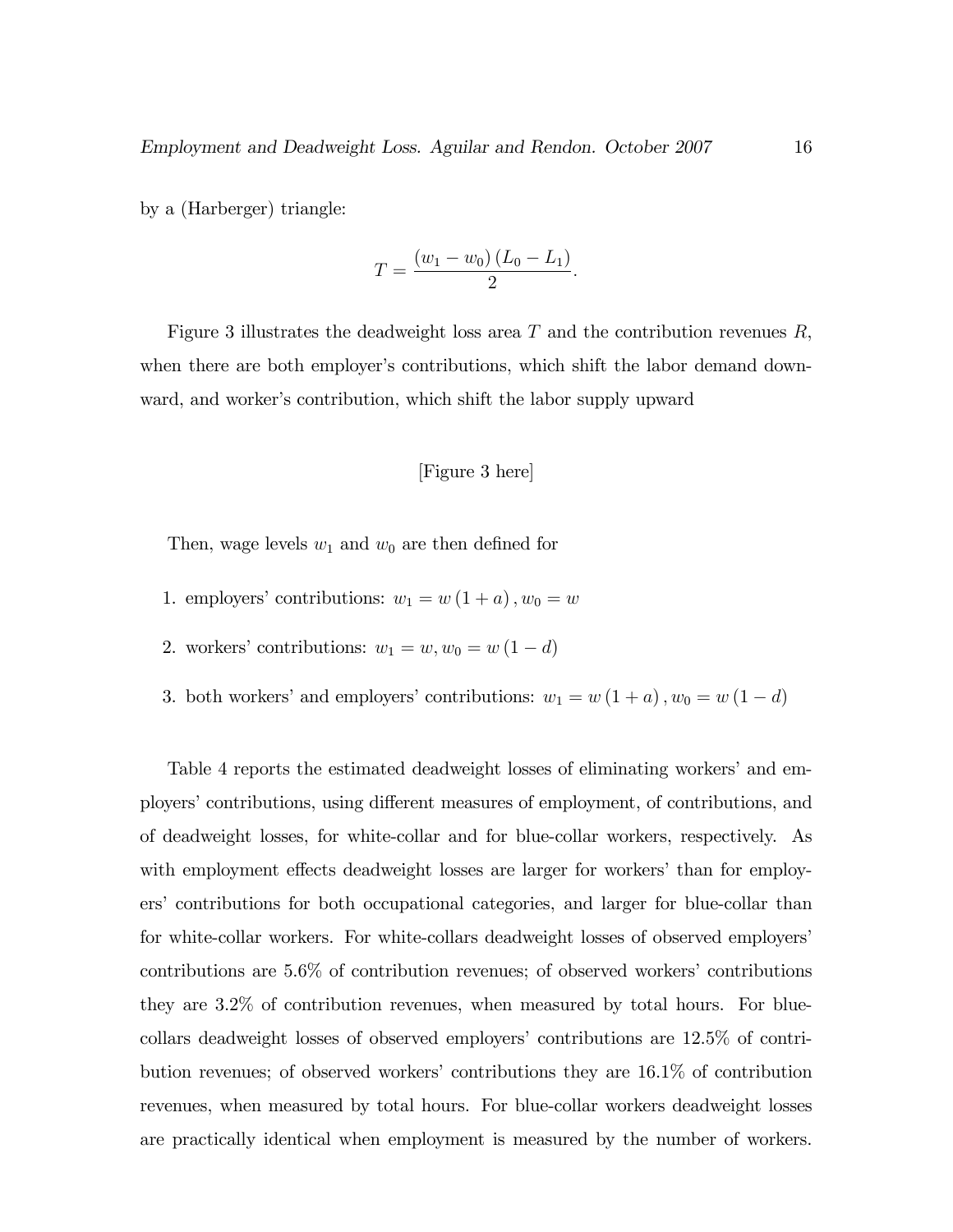For white-collar workers, deadweight losses are 2.5% of contribution revenues for employers' contributions and  $4\%$  for workers' contributions. For individual hours effects are very small for white-collar workers and, as employment effects, appear with the wrong sign for blue-collar workers.

#### [Table 4 here]

For white-collar workers deadweight losses, both in terms of total hours and the number of workers, are somewhat larger when measured by observed rather than by legal non-wage labor costs. For blue-collar workers, they are substantially smaller for the observed non-wage labor costs both when using total hours and the number of workers.

Thus, there are not only substantial employment losses but also large deadweight losses of mandated employers' and workers' contributions, especially for blue-collar workers.

# 7 Employment and deadweight losses of complying with legal contributions

In this section we analyze the employment and deadweight loss effects of adjusting observed non-wage labor costs to their legal level.

#### [Table 5 here]

What is the employment effect of firms not fully complying with paying employers' and workers' contributions fully? Because of under-compliance, the actual labor cost incurred by firms is lower than the stipulated legal one. Table 5 reports the effects of not complying with legal contributions on employment measured by total hours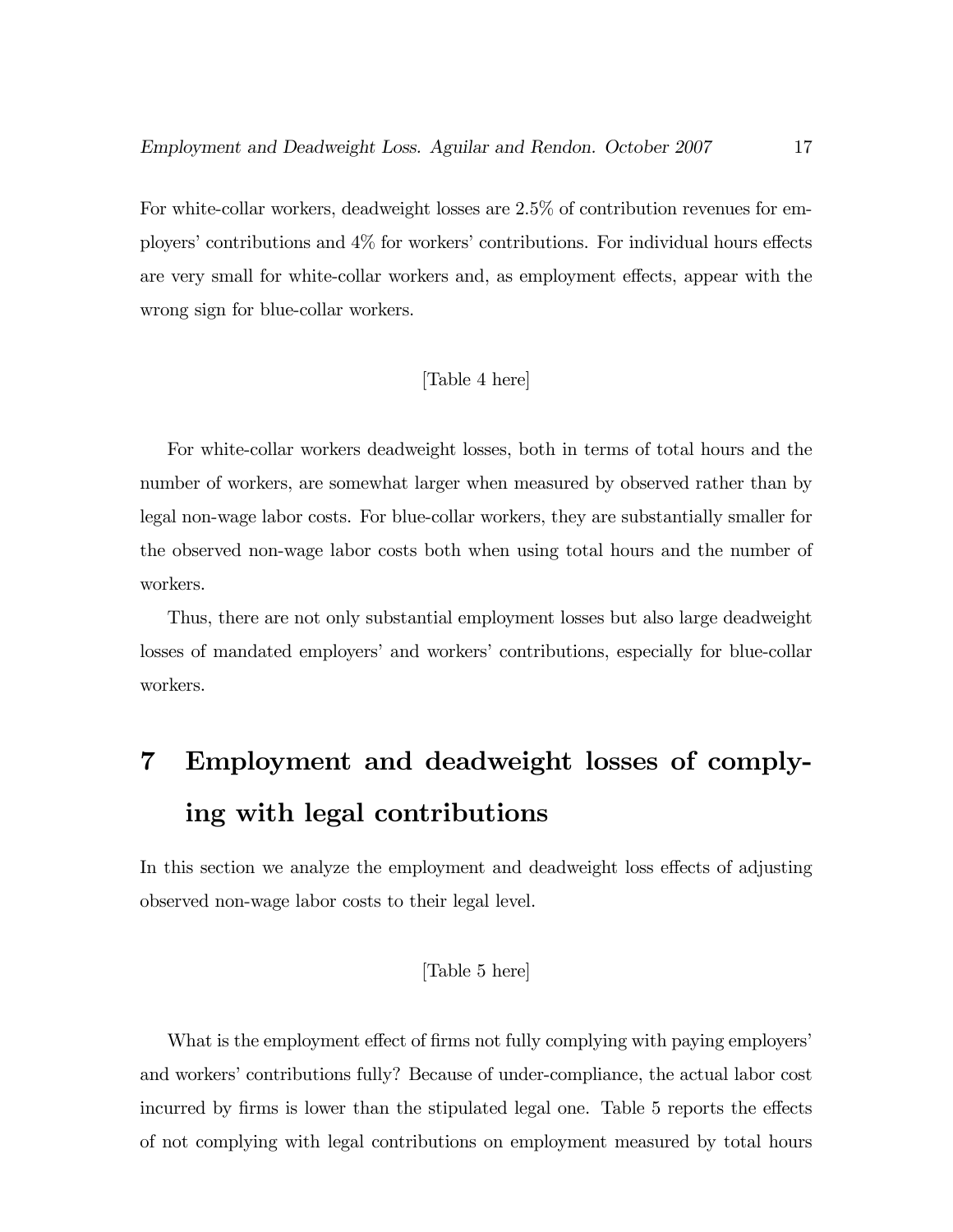worked at the firm level, the number of workers by firm, and individual hours. For white-collar workers the effect of not complying with legal workers' contributions is about the same as the effect of not complying with employers' contributions,  $2.42\%$ for total hours, 1.90% for the number of workers, and 0.17% for individual hours. The total effect of not complying with these two contributions amounts to  $4.83\%$  for total hours, 3.81% for the number of workers, and 0.34% of individual hours.

For blue-collar worker the picture is somewhat different, as the employment effect of not complying with the employers' contributions is larger than the effect of not complying with the workers' contributions. Moreover, since the labor cost elasticity is large, the employment effects are much larger than for white-collar workers. As one would expect because of the low labor costs individual hours elasticities,for blue-collar workers the effect in individual hours is negligible. Both for employment measured as total hours of work or the number of workers, employment effects of not complying with employers' contributions is around  $7.5\%$ , and it is around  $4.1\%$  for not complying with workers' contributions. Thus, the effect of not complying with both contributions is around 11.6%. As shown in the previous sections, variations in the individual hours margin induced by labor costs variations is somewhat important only for white-collar workers, not for blue-collars.

#### [Table 6 here]

In Table 6 we show the deadweight losses resulting from complying fully with the legal level of non-wage labor costs.<sup>16</sup> As in the previous section, we compute them both as an integral and simply as a triangle. For white collar workers, the deadweight loss of both employer's and worker's contributions measured as total hours or as the number of workers is around 2% of contribution revenues, split almost evenly between the two. For blue collar workers, the deadweight loss represents around  $6\%$ 

 $16$  In Appendix A5 we provide some details on the computation of the deadweight losses of undercompliance with legal contributions.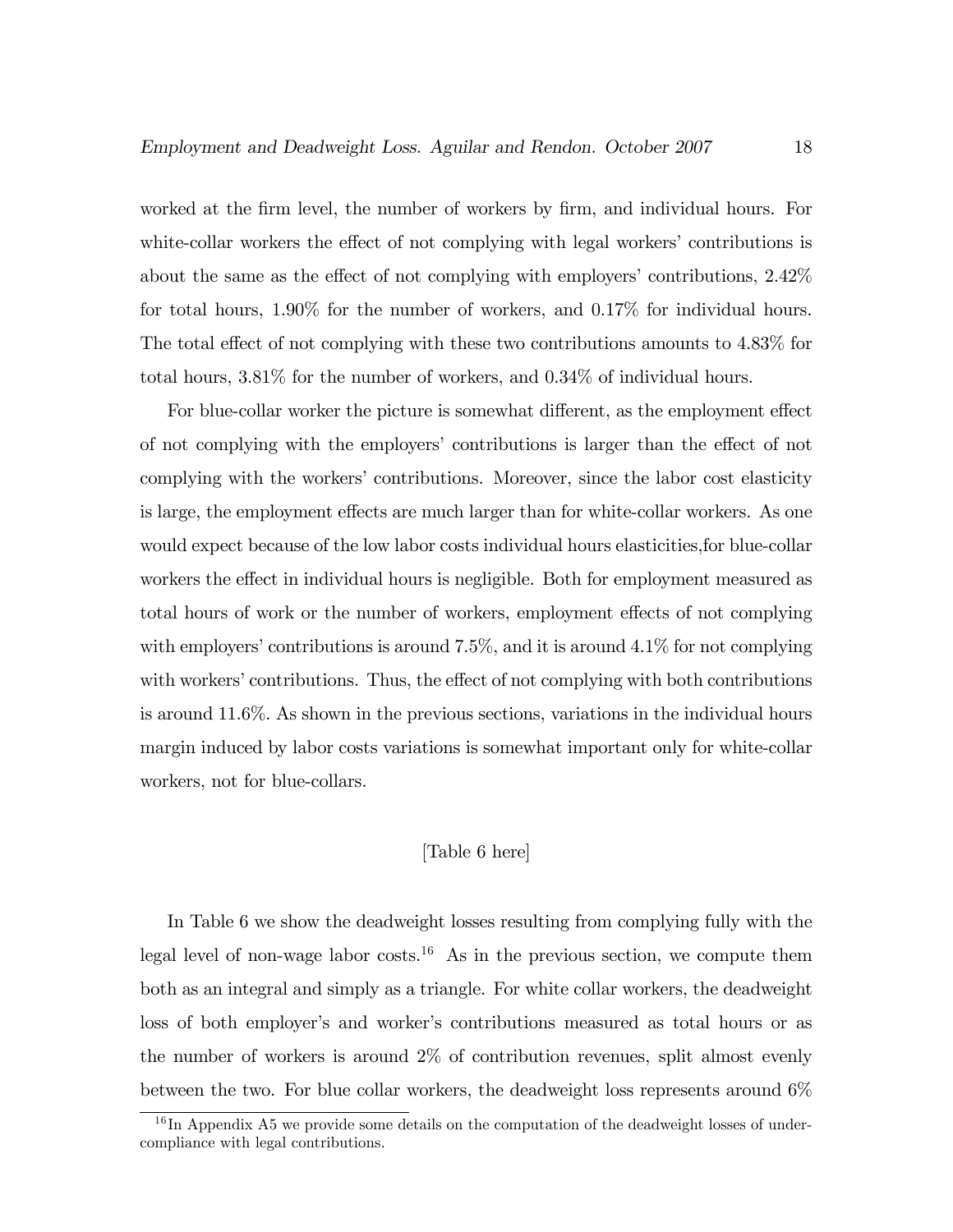of contribution revenues, again for both contributions and measured as total hours or the number of workers. Once again, individual hours of blue collar workers are not reactive to labor costs variations; consequently deadweight losses are smaller than for white-collars.

In sum, judging from its implied employment and deadweight losses, undercompliance is substantial. Employment losses of compliance with mandated employersí and workers contributions are 4% for white-collars and 12% for blue-collars, with respective associated deadweight losses of 2% and 6% of contribution revenues.

## 8 Conclusions

Using a matched firm-workers dataset we have shown that an estimation that accounts for endogeneity of wages yields a larger labor cost elasticity of a long run, unconditional labor demand than one obtained by OLS. We explain that this result is evidence for positive assortative matching between firms and workers: larger firms are matched with more productive workers. We find that employer's and worker's paid non-wage labor costs reduce employment by 17% for white-collars and by 53% for blue-collars. The associated deadweight loss of these non-wage labor costs are 9% of contribution revenues for white-collar workers and 31% of contribution revenues for blue-collars. Significant increases of individual hours only occur for white-collar, not for blue-collar workers, that is, white-collars exhibit a larger labor costs elasticity of demand for individual hours than blue-collars.

On the other hand, estimating labor costs employment elasticities using nonwage labor costs measured in the available datasets rather using legally established rules yields substantially different results only for white-collar workers, for which undercompliance with legal contributions is larger than for blue-collars. Furthermore, we compute the employment effects of undercomplying with the mandated employers' and workers contributions. Because of undercompliance employment is 4% larger for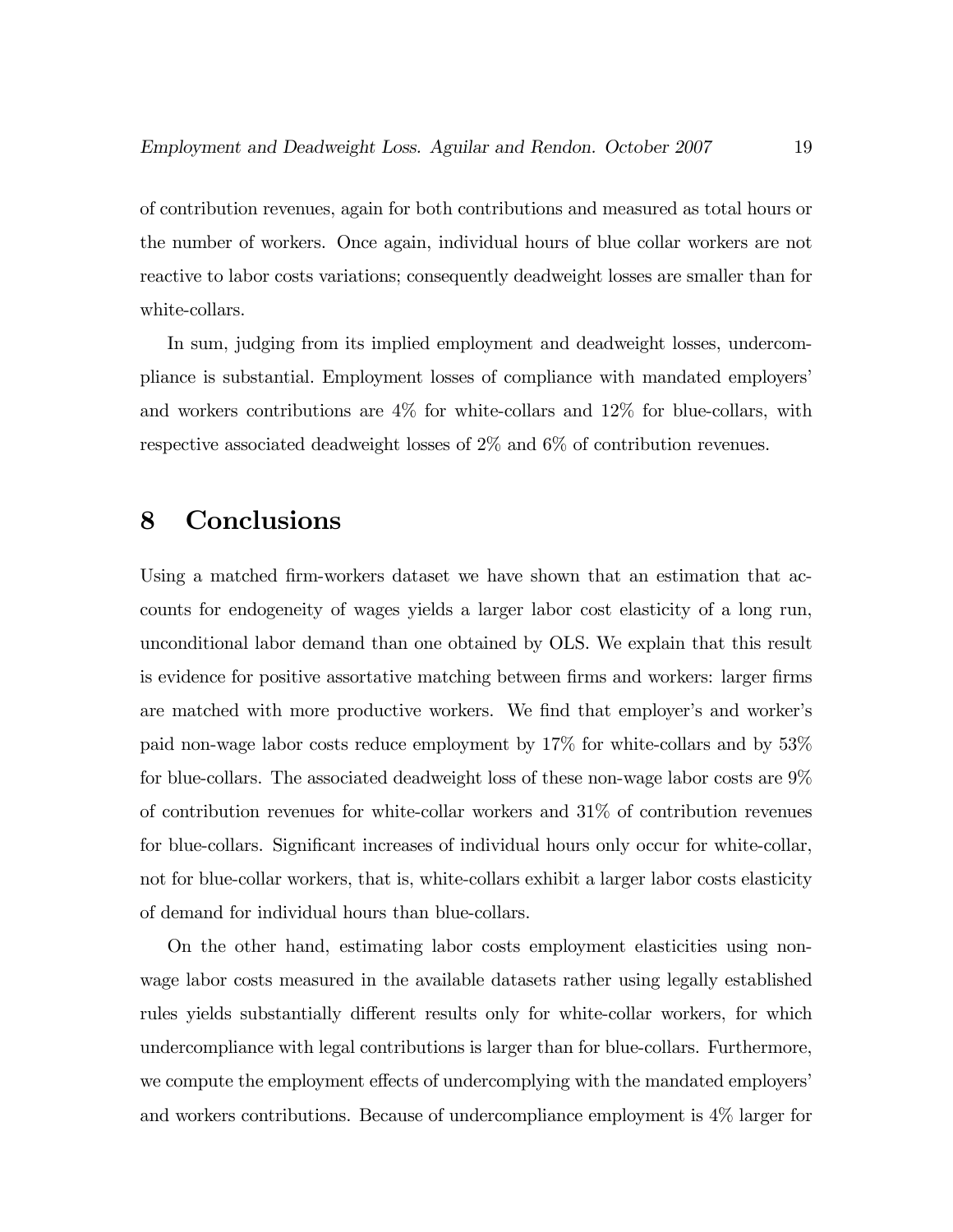white-collars and 12% larger for blue-collars. The deadweight loss of complying with mandated contribution is 2% for white-collars and 6% of contribution revenues for blue-collars.

These results show large employment and, often ignored, deadweight losses of both mandated employer's and worker's contributions and are thus encouraging of policies to increase job creation by lowering non-wage labor costs.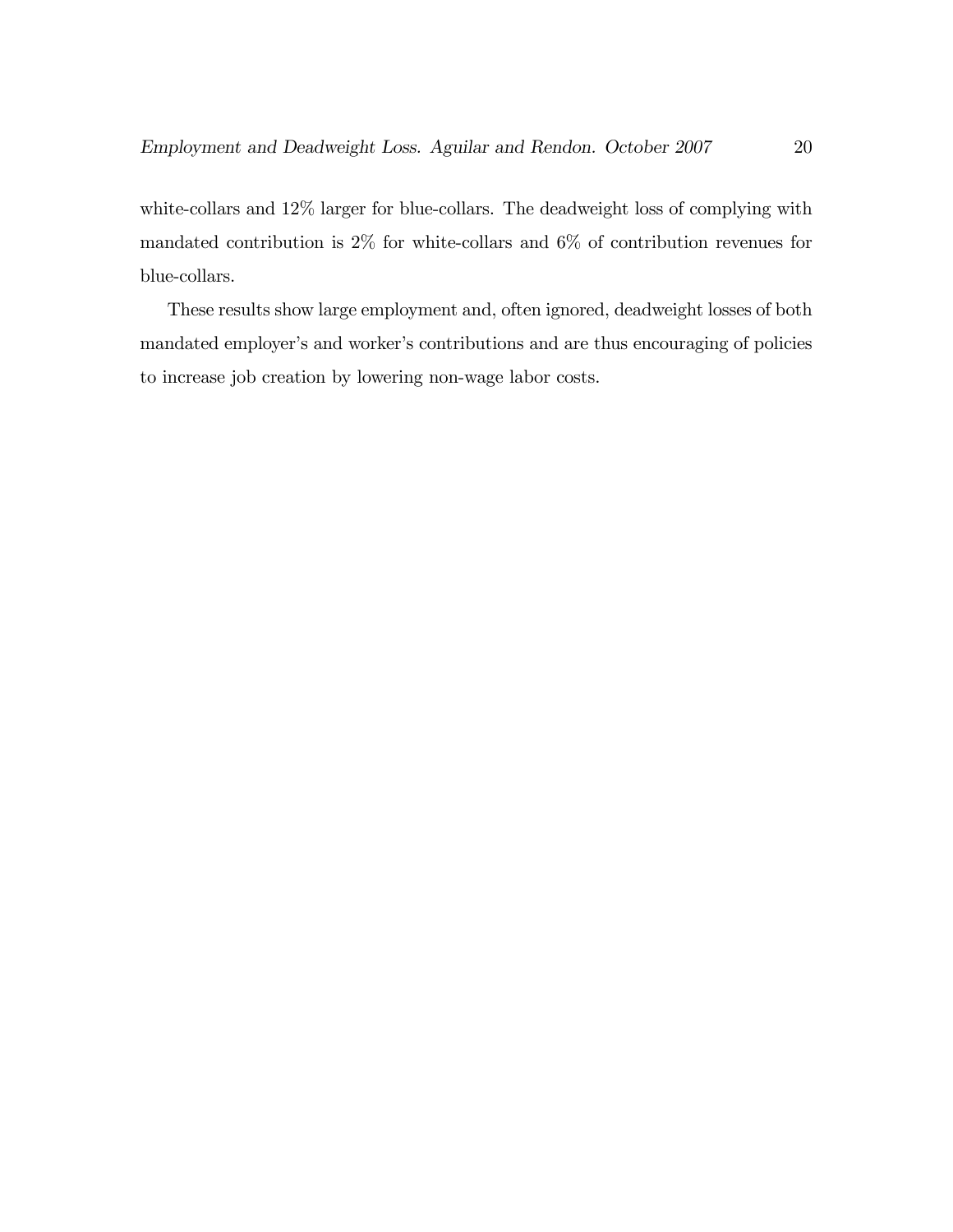# Appendix

#### A1. Labor reforms in Peru in the nineties

According to Saavedra (2000), labor laws were very restrictive, protectionist and cumbersome. In the early nineties Peru went through a process of 'structural' reforms that were intended to make labor markets more flexible.

Blue-collars and White-Collars.- Before the reform there was a strong distinction between white- and blue-collar workers, so that firms had to have different payrolls with different payment frequencies for these two types of workers: bluecollars were paid on a weekly basis, while white-collars on a monthly basis. Bluecollars had more benefits than white-collars, which reduced the relative hiring of blue-collars.(Chacaltana 1999). The reform eliminated the strong distinction between them, so that both are considered workers with same severance payments and other benefits. Firms are also free to choose the frequency of payment to their workers.

Firing costs.- Up to the 1990 workers in Peru enjoyed absolute stability at the workplace, a right that was protected by the Constitution. The labor reform changed this completely by introducing the 'unfair' firing, that is, workers can be fired without any justification, just receiving a severance payment. In 1996, after several changes, firing costs for unfair dismissals were established at one and a half monthly wages for every year employed at the firm, with a ceiling of twelve wages. The reform also extended 'fair' dismissals to include workers' bad conduct and low productivity, and introduced technological, economic and structural reasons as valid causes for collective layoffs, that is, dismissals of no less than  $10\%$  of the workforce.

**Temporary Contracts.**- Before the reforms a temporary contracts required written authorization by the Ministry of Labor, had a maximum duration of one year and were renewable only for one year. The labor reform allowed temporary contracts of several durations and without any authorization by the government. Workers under these contracts have the same benefits than workers with contracts of undetermined duration; however, if the employer fires a worker before the term of the contract, the firing cost of the permanent contract applies. These contracts can be of one year, with a maximum renovation of five years. The law also allowed temporary contracts for a specific work or service of a determined duration and with different frequencies.

These labor reforms made the labor markets more flexible, by eliminating absolute job stability, reducing Öring costs, and allowing temporary contracts without any duration restriction. They also simplified payroll management by equalizing whiteand blue-collar workers.

#### A2. Legal non-wage labor costs

On top of the basic workers receive wage several additional bonuses, which are subject to employersí contributions and workersí deductions. In this study, the additional wage is already included as part of the total wage. These additional concepts of wages add up to 54.08% of the basic wage: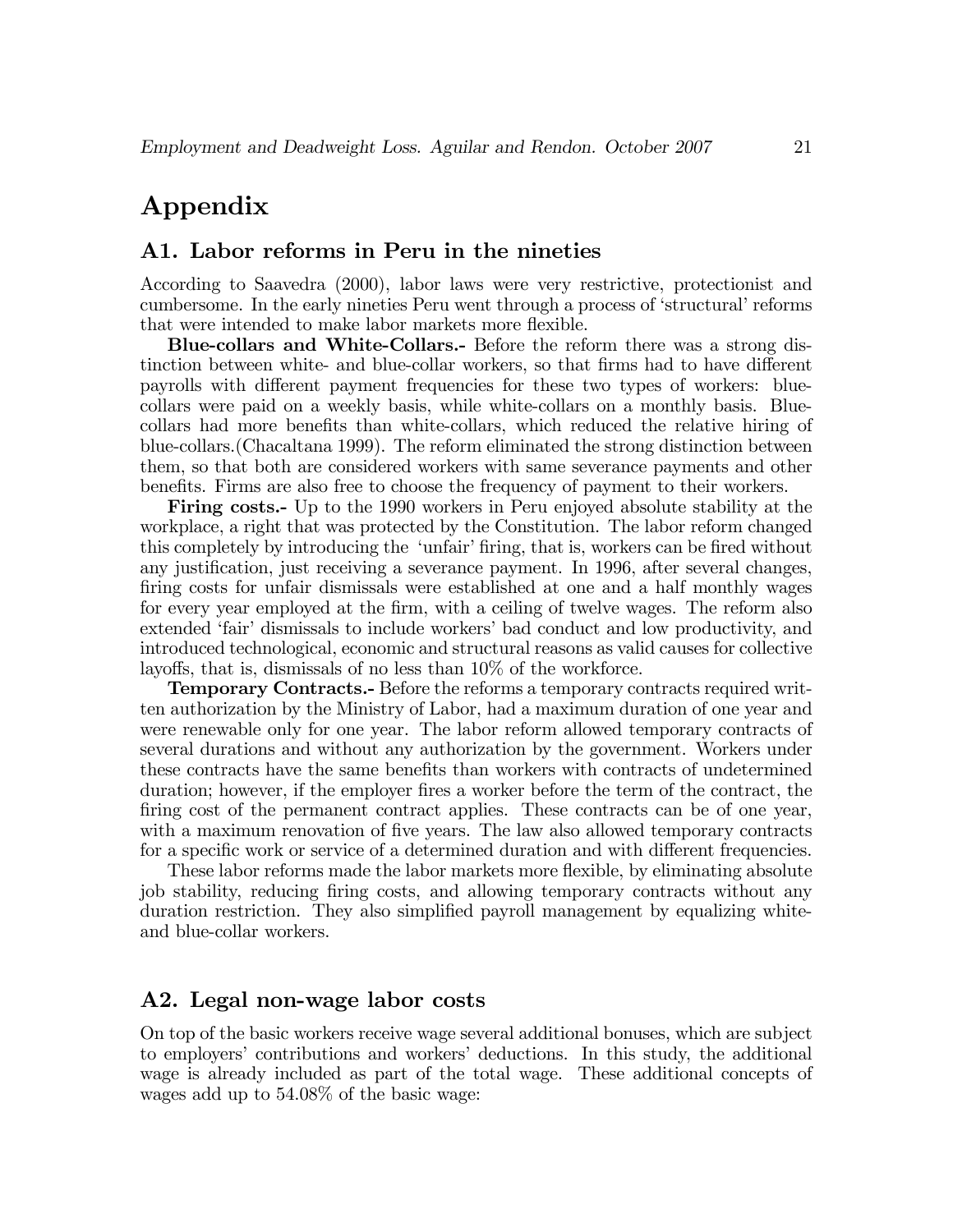| Additional Concepts of Wages | % of basic wage |
|------------------------------|-----------------|
|                              |                 |
| Compulsory Weekly Rest       | 13.30           |
| Non-working holidays         | 3.33            |
| <b>Family Assignments</b>    | 2.70            |
| Two monthly wages            | 16.67           |
| Vacations                    | 8.33            |
| Tenure bonus                 | 9.72            |
| <b>Total Additional Wage</b> | 54.08           |

|  |  |  | Additional wages as a percentage of basic wages. June 2004 |  |  |  |  |
|--|--|--|------------------------------------------------------------|--|--|--|--|
|--|--|--|------------------------------------------------------------|--|--|--|--|

Additional wages include payments that should cover for weekends (DSO, Descanso semanal obligatorio), non-working holidays (FNL, Feriados no laborables), and bonuses that are related to the number of family members (family assignments). Besides, workers receive two extra monthly wages every year as Christmas and National Holiday bonuses called *Gratificaciones*. Vacations are paid holidays that last 30 days per year worked for the same employer. The tenure bonus (CTS, *Compensación por* Tiempo de Servicios) is an additional wage payment for every tenure year of the worker.

**Employer's contributions** in Peru amount to  $14.45\%$  of the basic wage and consists of the following concepts:

| Employer's contributions              | % of wage |
|---------------------------------------|-----------|
|                                       |           |
| Health Plan Payments                  | 9.00      |
| Solidarity Extraordinary Tax          | 1.70      |
| Manufacturing Training Fund           | 0.75      |
| Accident Insurance                    | 3.00      |
| <b>Total Employer's Contributions</b> | 14.45     |

Employer's contribution as a percentage of basic wages. June 2004

Health Plan Payments represent 9% of the basic wage, of which 6.75% is for the public system (ESSALUD, Seguro Social de Salud) and 2.25% goes to the private system (EPS, *Empresas Prestadoras de Salud*), if the worker has a private health insurance. Otherwise, the whole contribution goes to the public system.

The Solidarity Extraordinary Tax (IES, Impuesto Extraordinario de Solidaridad) was created in 1998 to replace mandatory contributions to finance housing, National Housing Fund (FONAVI, Fondo Nacional de Vivienda). Initiallly, it amounted to  $2\%$  of the basic wage., but then went down to 1.7%.

Manufacturing Training contributions (SENATI, Servicio Nacional de Adiestramiento en  $Thabajo$ ) only apply to some industrial firms (Category D of SIC). From 1994 onwards they have been going down from 1.5% to become, in 1997, 0.75% of the basic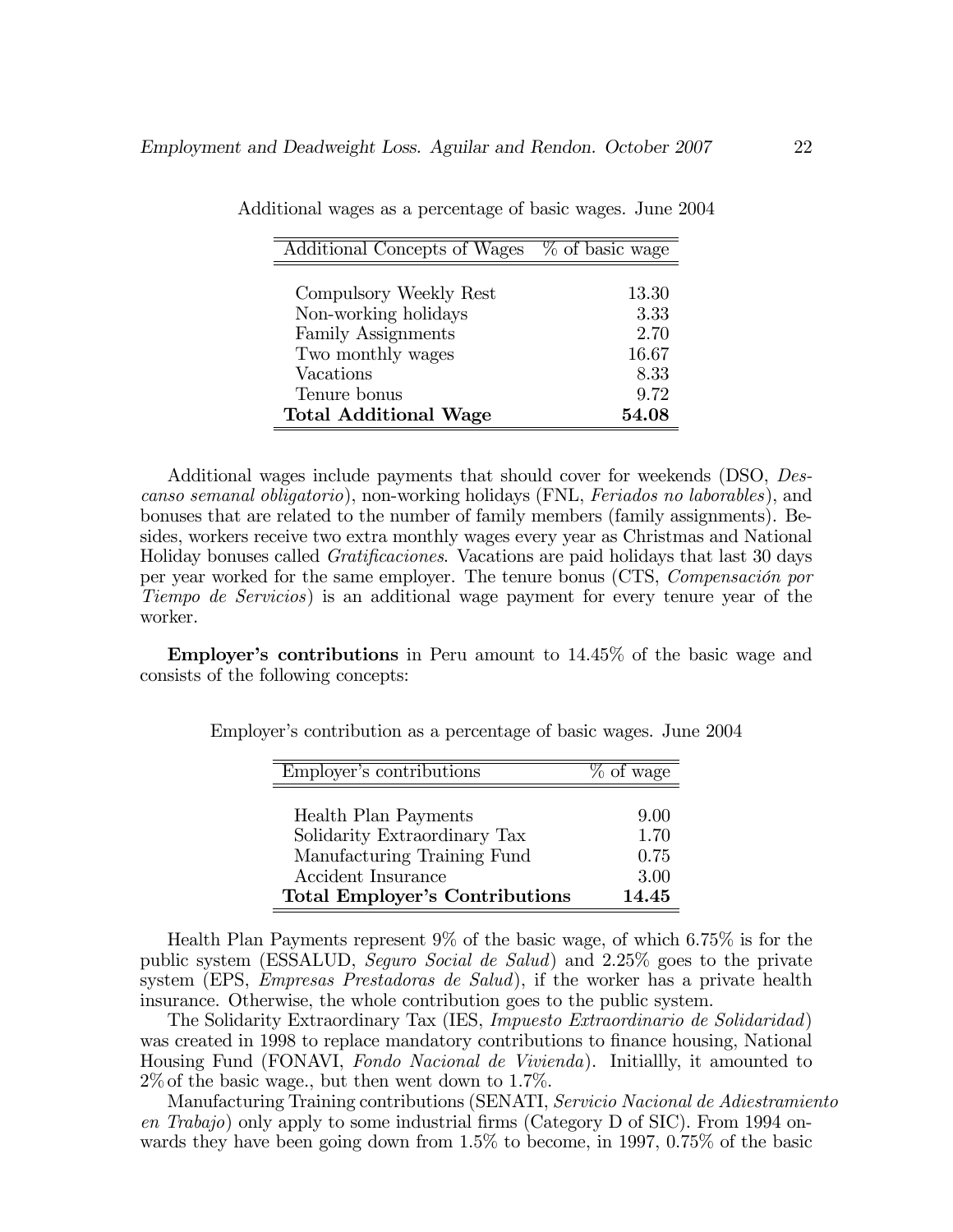wage. Accident Insurance (SCTR, Seguro Complementario de Trabajo de Riesgo) is on average 3% of the basic wage.

Workers' deductions consist of income taxes and social security contributions and vary depending on the wage level and on whether the pension system is private or public:

| as a percentage of basic wages. June 2004 |          |                   |          |  |  |  |  |  |
|-------------------------------------------|----------|-------------------|----------|--|--|--|--|--|
| Workers'                                  |          | Pension System    |          |  |  |  |  |  |
| Deductions                                |          | Contributions $%$ |          |  |  |  |  |  |
| Wage Income                               |          | Private Public    |          |  |  |  |  |  |
| <b>Bracket</b>                            | Tax $%$  | 11.19             | 13.00    |  |  |  |  |  |
| $0-7$ UIT                                 | 0.00     | 11.19             | 13.00    |  |  |  |  |  |
| 7-27 UIT                                  | 11.00    | 22.19             | 24.00    |  |  |  |  |  |
| 27-54 UIT                                 | 16.00    | 27.19             | 29.00    |  |  |  |  |  |
| $+54$ UIT                                 | $+16.00$ | $+27.19$          | $+29.00$ |  |  |  |  |  |

Workers' deductions, Income Tax +Social Security,

Employers retain income taxes and mandatory social security contributions from workers' wages. For wage levels below 7 Tax Units (UIT, Unidad Impositiva Tributaria), there is no retention, Tax Units are monetary amounts fixed by the government, and updated from time to time. On June 2004, the UIT was S/. 3,200. From 7 UIT onwards employers have to make income tax deductions on workers' payments: the lowest rate is 15% while the highest reach 30%. The amount of social security contributions differs depending on the type of system. In the public pension system the contribution is  $13\%$ . In the private pension system the mandatory fixed contribution rate is 8%, the maintenance fee is on average 2.27%, and the insurance fee is on average 0.92%, totalling to 11.19%.

#### A3. Wage regressions

In Table A1 we report the wage regressions, the first stage of our estimation of the labor demand elasticity. These are Mincer regressions done for white- and blue-collars, both for weekly and hourly wages, and for take-home wages using observed and legal workers deductions. Unfortunately, in the dataset we do not have workers' education, which would make our regression a typical Mincer regression. However, we have age (which proxies potential experience) and tenure, as well as gender, union status, city of residence (Lima vs. other), and industrial sector.

Both returns to age and to tenure are larger for white-collars than for blue-collars. However, while returns to age are larger than returns to tenure for white-collars, the opposite is true for blue-collars, returns to tenure are larger than returns to age. Among blue-collars gender wage differences are more pronounced than among white-collars. For blue-collars male workers earn around 20% more than their female counterparts. Among white-collars males earn around 7% more in weekly wages, but 3% more in hourly wage, than female workers. This difference may be due to the lower amount of hours worked by female white-collar workers. The effect of being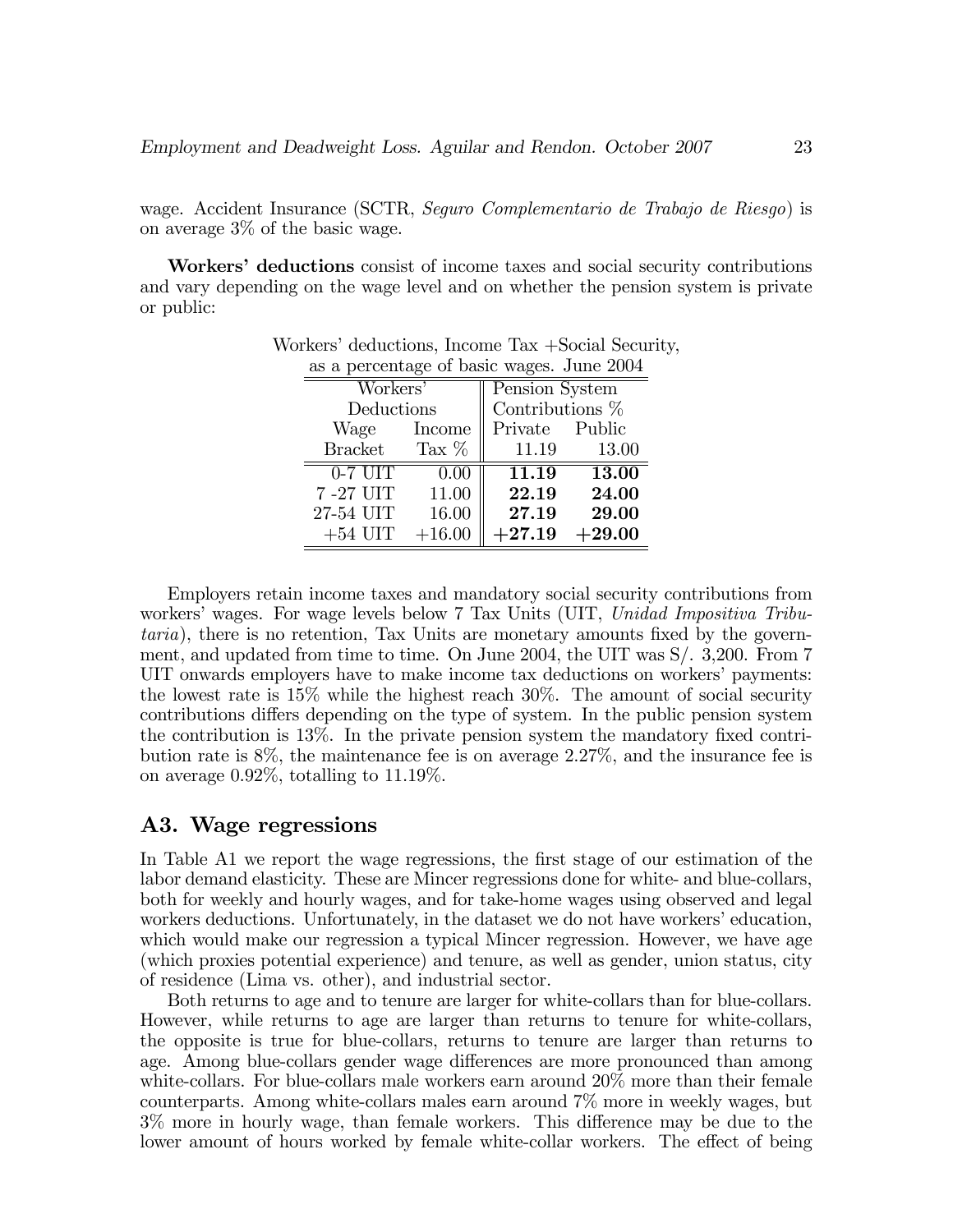unionized is to increase wages by around 25% for white-collars and by around 21% for blue-collars. Working in Lima, the capital of Peru, means a differential of more than 50% in white-collar wages and of 20% of blue-collar wages, over working in other cities.

|                     | White-collars |                          |           |             |  | Blue-collars |           |  |             |           |
|---------------------|---------------|--------------------------|-----------|-------------|--|--------------|-----------|--|-------------|-----------|
|                     |               | $\overline{\text{Wage}}$ |           | Hourly wage |  | Wage         |           |  | Hourly wage |           |
|                     | Obs.          | $_{\rm Legal}$           | Obs.      | Legal       |  | Obs.         | Legal     |  | Obs.        | Legal     |
|                     |               |                          |           |             |  |              |           |  |             |           |
| Age                 | 0.0775        | 0.0761                   | 0.0805    | 0.0791      |  | 0.0180       | 0.0178    |  | 0.0180      | 0.0180    |
|                     | 0.0047        | 0.0044                   | 0.0047    | 0.0045      |  | 0.0045       | 0.0042    |  | 0.0044      | 0.0044    |
| Age <sup>2</sup>    | $-0.0008$     | $-0.0008$                | $-0.0008$ | $-0.0008$   |  | $-0.0001$    | $-0.0001$ |  | $-0.0001$   | $-0.0001$ |
|                     | 0.0001        | 0.0001                   | 0.0001    | 0.0001      |  | 0.0001       | 0.0001    |  | 0.0001      | 0.0001    |
| Tenure              | 0.0348        | 0.0348                   | 0.0349    | 0.0349      |  | 0.0231       | 0.0226    |  | 0.0212      | 0.0212    |
|                     | 0.0024        | 0.0023                   | 0.0025    | 0.0024      |  | 0.0026       | 0.0024    |  | 0.0025      | 0.0025    |
| Tenure <sup>2</sup> | $-0.0006$     | $-0.0006$                | $-0.0007$ | $-0.0007$   |  | $-0.0003$    | $-0.0002$ |  | $-0.0002$   | $-0.0002$ |
|                     | 0.0001        | 0.0001                   | 0.0001    | 0.0001      |  | 0.0001       | 0.0001    |  | 0.0001      | 0.0001    |
| Male                | 0.0681        | 0.0663                   | 0.0294    | 0.0276      |  | 0.2285       | 0.2216    |  | 0.2030      | 0.2030    |
|                     | 0.0118        | 0.0115                   | 0.0123    | 0.0120      |  | 0.0138       | 0.0134    |  | 0.0126      | 0.0126    |
| Union               | 0.2291        | 0.2246                   | 0.2597    | 0.2552      |  | 0.1939       | 0.1910    |  | 0.2330      | 0.2330    |
|                     | 0.0180        | 0.0175                   | 0.0184    | 0.0180      |  | 0.0166       | 0.0160    |  | 0.0164      | 0.0164    |
| Lima                | 0.5300        | 0.5160                   | 0.5683    | 0.5543      |  | 0.2226       | 0.2100    |  | 0.1966      | 0.1966    |
|                     | 0.0114        | 0.0111                   | 0.0119    | 0.0116      |  | 0.0132       | 0.0126    |  | 0.0126      | 0.0126    |
| Const.              | 3.5407        | 3.5485                   | $-0.3719$ | $-0.3640$   |  | 4.3410       | 4.3331    |  | 0.6051      | 0.6051    |
|                     | 0.0968        | 0.0914                   | 0.0975    | 0.0925      |  | 0.0847       | 0.0806    |  | 0.0829      | 0.0829    |
|                     |               |                          |           |             |  |              |           |  |             |           |
| $\mathrm{R}^2$      | 0.311         | 0.313                    | 0.314     | 0.316       |  | 0.300        | 0.309     |  | 0.315       | 0.315     |

Table A1: Wage regressions. Dummies for Industrial Sectors are used but not reported Standard errors in small fonts

## A4. Computation of deadweight losses

The computation of the deadweight areas proceeds in the following way:

$$
I = \int_{w_0}^{w_1} Ax^{\beta} dx - R = A \frac{x^{\beta+1}}{\beta+1} \bigg|_{w_0}^{w_1} - R = \frac{A}{\beta+1} \left[ w_1^{\beta+1} - w_0^{\beta+1} \right] - R = \frac{w_1 L_1 - w_0 L_0}{\beta+1} - R.
$$

Notice that for any value of  $\beta$ , if  $\langle w_1 \rangle w_0$ , then  $\frac{A}{\beta+1} \left[ w_1^{\beta+1} - w_0^{\beta+1} \right]$  $\boldsymbol{0}$  $\big] > 0.$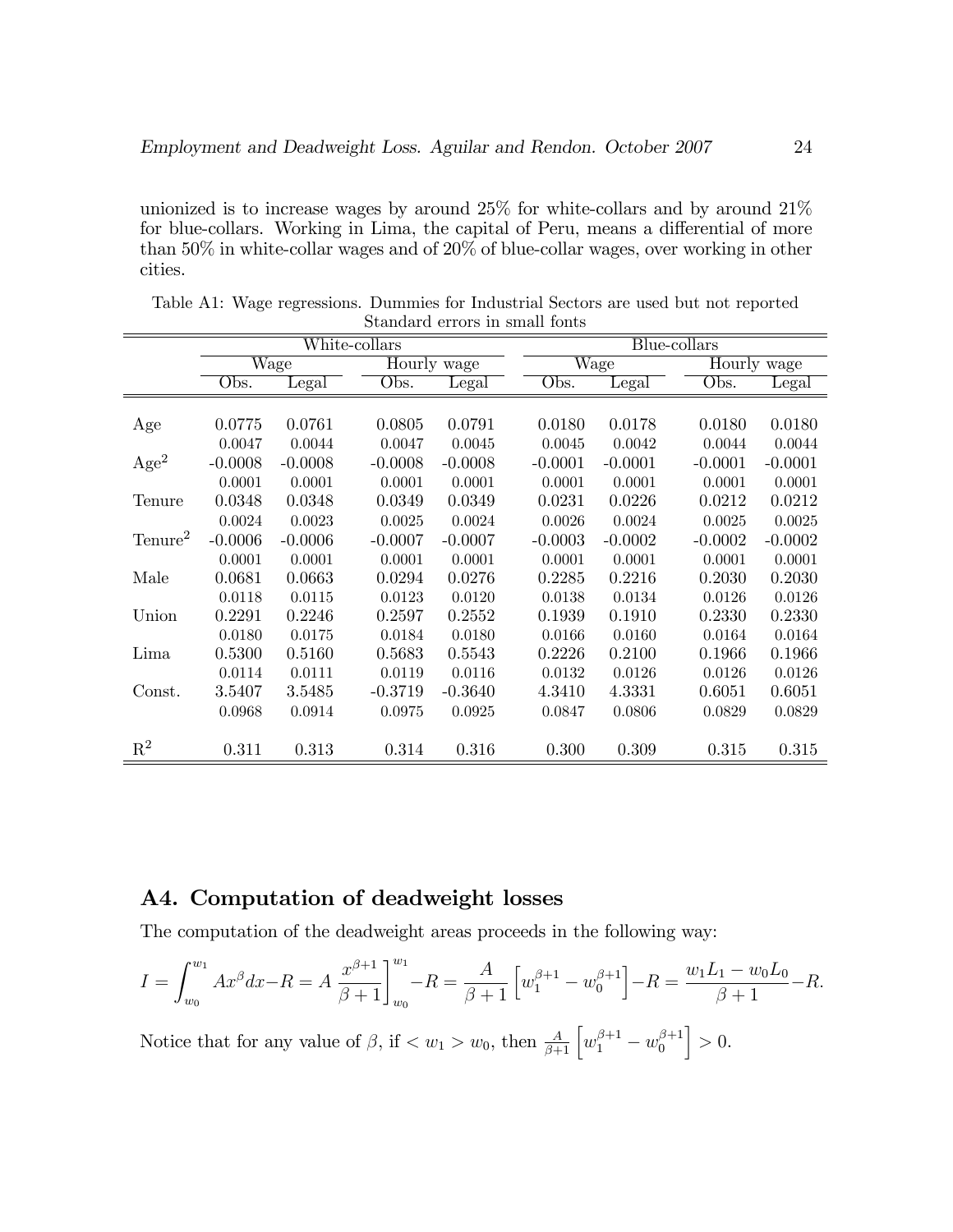### A5. Deadweight losses of undercomplying with legal contributions

For computing variations from observed to legal contributions, denoted respectively with the subscript 'obs' and 'legal', wage levels  $w_1$  and  $w_0$  are then defined for

- 1. employers' contributions:  $w_1 = w(1 + a_{\text{legal}}), w_0 = w(1 + a_{\text{obs}})$
- 2. workers' contributions:  $w_1 = w \frac{1-d_{obs}}{1-d_{loss}}$  $\frac{1-d_{obs}}{1-d_{legal}}, w_0=w$
- 3. both workers' and employers' contributions:  $w_1 = w \frac{1-d_{obs}}{1-d_{loss}}$  $\frac{1-d_{obs}}{1-d_{legal}}(1+a_{obs}),$  $w_0 = w(1 + a_{obs})$

These wage levels are used both in the computation of deadweight losses as integrals and as triangles.

## References

- Auerbach, A. J. and Hines, J. J.  $(2002)$ , Taxation and economic efficiency, in A. J. Auerbach and M. Feldstein, eds, 'Handbook of Public Economics', Vol. 3 of Handbook of Public  $Economics, Elsevier, chapter 21, pp. 1347–1421.$
- Becker, G. (1993), A Treatise on the Family, Harvard University Press, Cambridge.
- Chacaltana, J. (1999), Los Costos Laborales en el Perú, in 'Inseguridad Laboral y Competitividad: modalidades de contratación', Oficina Internacional del Trabajo, Lima, pp. 205–284.
- Clark, K. B. and Freeman, R. B. (1980), 'How Elastic is the Demand for Labor?', Review of Economics and Statistics  $62(4)$ , 509–520.
- Freeman, R. B. (2000), Single Peaked vs. Diversified Capitalism: The Relation Between Economic Institutions and Outcomes. NBER Working Paper 7556. Cambridge, United States: National Bureau of Economic Research.
- Hamermesh, D. (1986), The Demand for Labor in the Long Run, in O. Ashenfelter and E. R. Layard, eds, 'Handbook of Labor. Economics, Volume', North Holland., Amsterdam, pp.  $53-90$ .
- Hamermesh, D. (1989), 'Labor Demand and the Structure of Adjustment Costs', American Economic Review  $79(4)$ , 674–689.
- Heckman, J. and Pagés-Serra, C. (2000), 'The Cost of Job Security Regulation: Evidence from Latin American Labor Markets', *Economía*  $\mathbf{1}(1)$ .
- Hopenhayn, H. and Rogerson, R. (1993), 'Job turnover and policy evaluation', *Journal of* Political Economy  $101(5)$ , 915–938.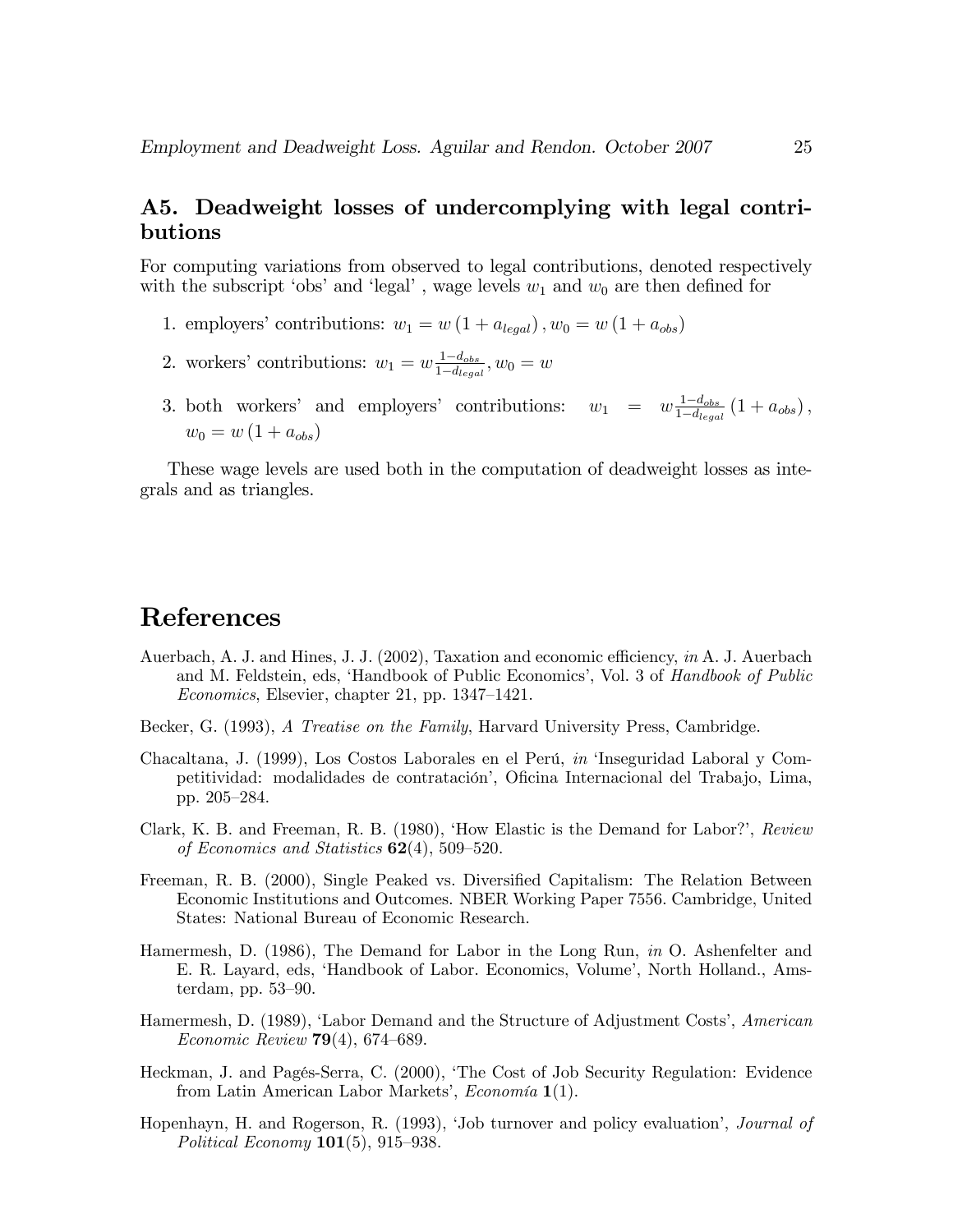- IPE (1998), Perú: Costos no Salariales y Competitividad (estudio de actualización). Serie de Estudios, Estudio 1998-042. MaYo. Instituto Peruando de Economía (IPE).
- Jaramillo, M. (2004), La Regulación del Mercado Laboral en el Perú. Informe de Consultoría. Lima: Grupo de Análisis para el Desarrollo (GRADE).
- MTPE (1999), Costos Laborales, Competitividad y Empleo en el Perú. En: Boletín de Economía Laboral (BEL) No 11. Lima: Ministerio de Trabajo y Promoción del Empleo (MTPE).
- MTPE (2004), Costos laborales en el Perú. En: Boletín de Economía Laboral (BEL) No 28 - 29. Lima: Ministerio de Trabajo y Promoción del Empleo (MTPE).
- Márquez, G. and Pagés-Serra, C. (1998), Ties That Bind: Employment Protection and Labor Market Outcomes in Latin America. Working Paper No 373, Research Department of Inter American Development Bank. Washington D.C.
- Nickell, S. (1987), Dynamic models of labour demand, in O. Ashenfelter and E. R. Layard, eds, 'Handbook of Labor. Economics', Vol. 1 of Handbook of Labor Economics, Elsevier, Amsterdam, chapter 9, pp.  $53-90$ .
- Rendon, S. (2004), Job Creation and Investment in Imperfect Capital and Labor Markets. Working Paper, No. E2004/35. Fundación Centro de Estudios Andaluces.
- Rendón, S. and Barreto, R. (1992), La demanda laboral en la manufactura peruana. Documento de Trabajo No 1. Lima: ADEC-ATC.
- Roberts, M. J. and Skoufias, E. (1997), 'The Long-Run Demand for Skilled and Unskilled Labor in Colombian Manufacturing Plants', Review of Economics and Statistics  $79(2)$ , 330–334.
- Saavedra, J. and Torero, M. (2000), Labor Market Reforms and their Impact on the Formal Labor Demand and Job Market Turnover: The Case of Peru. Research Network Working Paper No. R-394. Washington D.C: Inter-American Development Bank.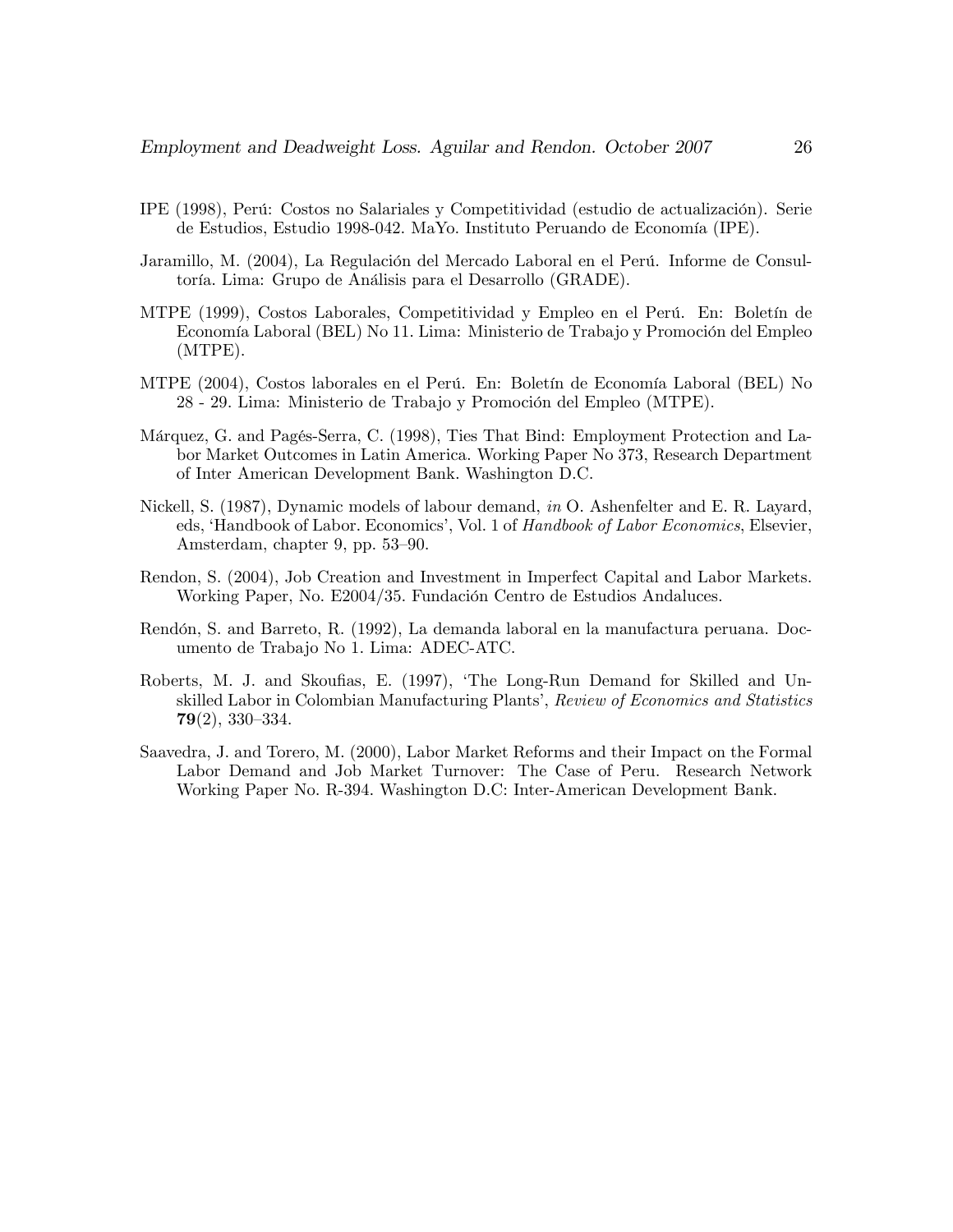|                                          | Firm and Worker Samples. Standard errors in small fonts |              |           |             |  |  |  |
|------------------------------------------|---------------------------------------------------------|--------------|-----------|-------------|--|--|--|
| Workers                                  |                                                         | White-collar |           | Blue-collar |  |  |  |
| Survey's Section                         | Firm                                                    | Worker       | Firm      | Worker      |  |  |  |
| Hours of work                            | 44.5                                                    | 46.1         | 42.9      | 45.8        |  |  |  |
|                                          | 6.4                                                     | $7.5\,$      | 7.7       | 9.6         |  |  |  |
| Employment                               | 99.8                                                    |              | 128.4     |             |  |  |  |
|                                          | $300.9\,$                                               |              | $297.5\,$ |             |  |  |  |
| Wages                                    | 542.2                                                   | 605.0        | 232.9     | 246.2       |  |  |  |
|                                          | 477.0                                                   | 668.5        | 188.3     | 386.1       |  |  |  |
| Employers' contributions ( $\%$ of wage) |                                                         |              |           |             |  |  |  |
| Observed                                 | $10.2\,$                                                | 10.3         | 10.7      | 10.9        |  |  |  |
|                                          | 1.4                                                     | 1.4          | $3.6\,$   | 4.8         |  |  |  |
| Legal                                    | 14.5                                                    | 14.5         | 14.5      | 14.5        |  |  |  |
|                                          | 0.0                                                     | 0.0          | 0.0       | 0.0         |  |  |  |
| Workers' contributions ( $\%$ of wage)   |                                                         |              |           |             |  |  |  |
| Observed                                 | 15.7                                                    | 14.9         | 12.0      | 11.8        |  |  |  |
|                                          | 4.8                                                     | $5.5\,$      | $2.3\,$   | 2.7         |  |  |  |
| Legal                                    | 17.8                                                    | 18.0         | 13.1      | 13.3        |  |  |  |
|                                          | $6.0\,$                                                 | $6.5\,$      | $3.2\,$   | 3.6         |  |  |  |
|                                          |                                                         |              |           |             |  |  |  |
| Economic Sector                          |                                                         |              |           |             |  |  |  |
| Primary                                  | 6.4                                                     | 4.8          | 10.2      | 13.7        |  |  |  |
| Industry                                 | 23.4                                                    | 18.6         | 48.3      | 56.4        |  |  |  |
| Services                                 | 70.2                                                    | 76.6         | 41.5      | 29.9        |  |  |  |
| Firm size                                |                                                         |              |           |             |  |  |  |
| $\leq\!\!50$                             | 62.2                                                    | 30.9         | 50.9      | 19.7        |  |  |  |
| 51-99                                    | 13.1                                                    | 19.2         | 13.4      | 13.4        |  |  |  |
| $\geq100$                                | 24.7                                                    | 49.9         | 35.7      | 66.9        |  |  |  |
| Lima Met.                                | 48.6                                                    | 55.6         | 42.8      | 46.9        |  |  |  |
| Union                                    | 8.2                                                     | 13.6         | 15.0      | 20.0        |  |  |  |
|                                          |                                                         |              |           |             |  |  |  |
| Women                                    |                                                         | 37.4         |           | 14.0        |  |  |  |
| Age                                      |                                                         | 37.8         |           | 37.4        |  |  |  |
|                                          |                                                         | 10.2         |           | $11.1\,$    |  |  |  |
| $\leq$ 24                                |                                                         | 4.1          |           | 8.4         |  |  |  |
| $25 - 45$                                |                                                         | 72.3         |           | 66.7        |  |  |  |
| >45                                      |                                                         | 23.7         |           | $25.0\,$    |  |  |  |
| Tenure                                   |                                                         | 6.1          |           | $6.0\,$     |  |  |  |
|                                          |                                                         | $7.4\,$      |           | $8.1\,$     |  |  |  |
| $<$ 3                                    |                                                         | 46.9         |           | $53.6\,$    |  |  |  |
| $3 - 8$                                  |                                                         | 29.2         |           | 22.7        |  |  |  |
| >8                                       |                                                         | 23.9         |           | 23.7        |  |  |  |
| Nobs.                                    | 1714                                                    | 13097        | 692       | 5413        |  |  |  |

Table 1. Descriptive Statistics for White- and Blue-collar workers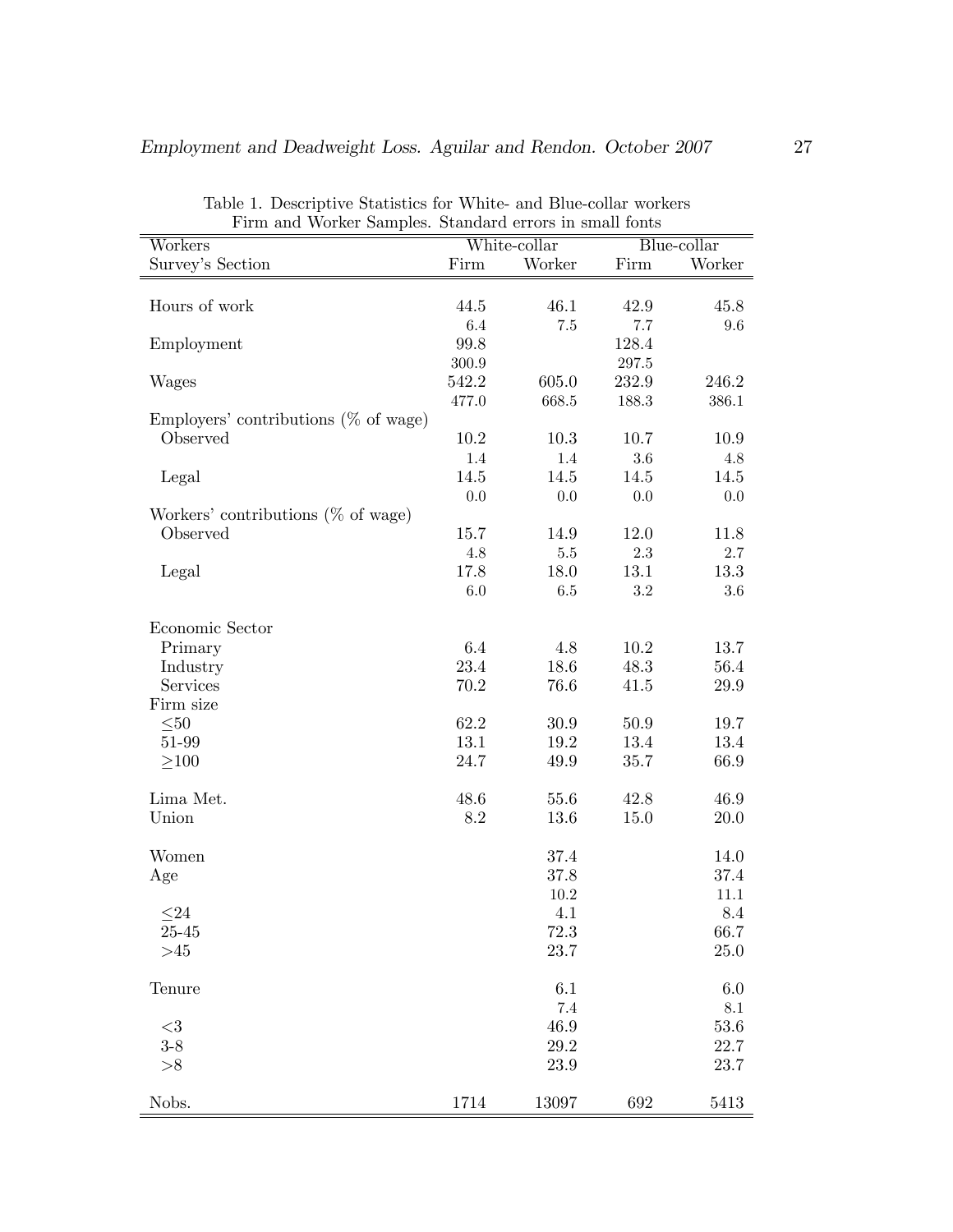|             | Total hours                |           |             |             | Number of workers |             | Individual hours |                |  |
|-------------|----------------------------|-----------|-------------|-------------|-------------------|-------------|------------------|----------------|--|
|             | $\ln w_m^a$                | $\ln w^a$ | $\ln w_p^a$ | $\ln w_m^a$ | $\ln w^a$         | $\ln w_p^a$ | $\ln w_i^a$      | $\ln w_{ip}^a$ |  |
|             | White-collar workers       |           |             |             |                   |             |                  |                |  |
| Observed    |                            |           |             |             |                   |             |                  |                |  |
| $\beta$     | 0.1810                     | 0.1659    | $-0.6451$   | 0.3233      | 0.2255            | $-0.4982$   | $-0.0567$        | $-0.0448$      |  |
|             | 0.0519                     | 0.0532    | 0.1882      | 0.0518      | 0.0521            | 0.1949      | 0.0018           | 0.0046         |  |
| $R^2$       | 0.179                      | 0.178     | 0.179       | 0.212       | 0.202             | 0.196       | 0.118            | 0.047          |  |
| Legal       |                            |           |             |             |                   |             |                  |                |  |
| $\beta$     | 0.1827                     | 0.1683    | $-0.5198$   | 0.3258      | 0.2282            | $-0.3628$   | $-0.0569$        | $-0.0482$      |  |
|             | 0.0519                     | 0.0532    | 0.1882      | 0.0519      | 0.0521            | 0.1911      | 0.0018           | 0.0046         |  |
| $R^2$       | 0.179                      | 0.178     | 0.177       | 0.212       | 0.202             | 0.194       | 0.119            | 0.048          |  |
| <b>Nobs</b> |                            | 1714      |             |             | 1714              |             |                  | 13097          |  |
|             |                            |           |             |             |                   |             |                  |                |  |
|             | <b>Blue-collar workers</b> |           |             |             |                   |             |                  |                |  |
| Observed    |                            |           |             |             |                   |             |                  |                |  |
| $\beta$     | $-0.1300$                  | $-0.0555$ | $-2.2821$   | 0.1406      | $-0.0319$         | $-2.3043$   | $-0.0381$        | 0.0004         |  |
|             | 0.1217                     | 0.1326    | 0.388       | 0.1184      | 0.1314            | 0.3806      | 0.0041           | 0.0118         |  |
| $R^2$       | 0.183                      | 0.181     | 0.23        | 0.1838      | 0.182             | 0.234       | 0.073            | 0.063          |  |
| Legal       |                            |           |             |             |                   |             |                  |                |  |
| β           | $-0.1322$                  | $-0.0553$ | $-2.2682$   | 0.1511      | $-0.0311$         | $-2.3206$   | $-0.0408$        | 0.011          |  |
|             | 0.1249                     | 0.1382    | 0.3984      | 0.1215      | 0.1368            | 0.3911      | 0.0043           | 0.0124         |  |
| $R^2$       | 0.183                      | 0.181     | 0.227       | 0.184       | 0.182             | 0.232       | 0.073            | 0.063          |  |
| <b>Nobs</b> |                            | 692       |             |             | 692               |             |                  | 5413           |  |

Table 2. Estimated wage-elasticities of demand for labor measured as total hours, workers, and individual hours. Standard errors in small fonts

 $\overline{\ln w_m}$ : Log of the Average Firm-level Wage (Firms' sample)

 $\overline{\ln w}$ : Firm-level Average of Log-Wage (Workers' sample)

 $\overline{\ln w}_p$ : Average Firm-level predicted Log-Wage (Workers' sample)

 $\ln w_i$ : Log of the Individual Wage (Workers' sample)

ln  $w_{ip}$ : Log of the Predicted Individual Wage(Workers' sample).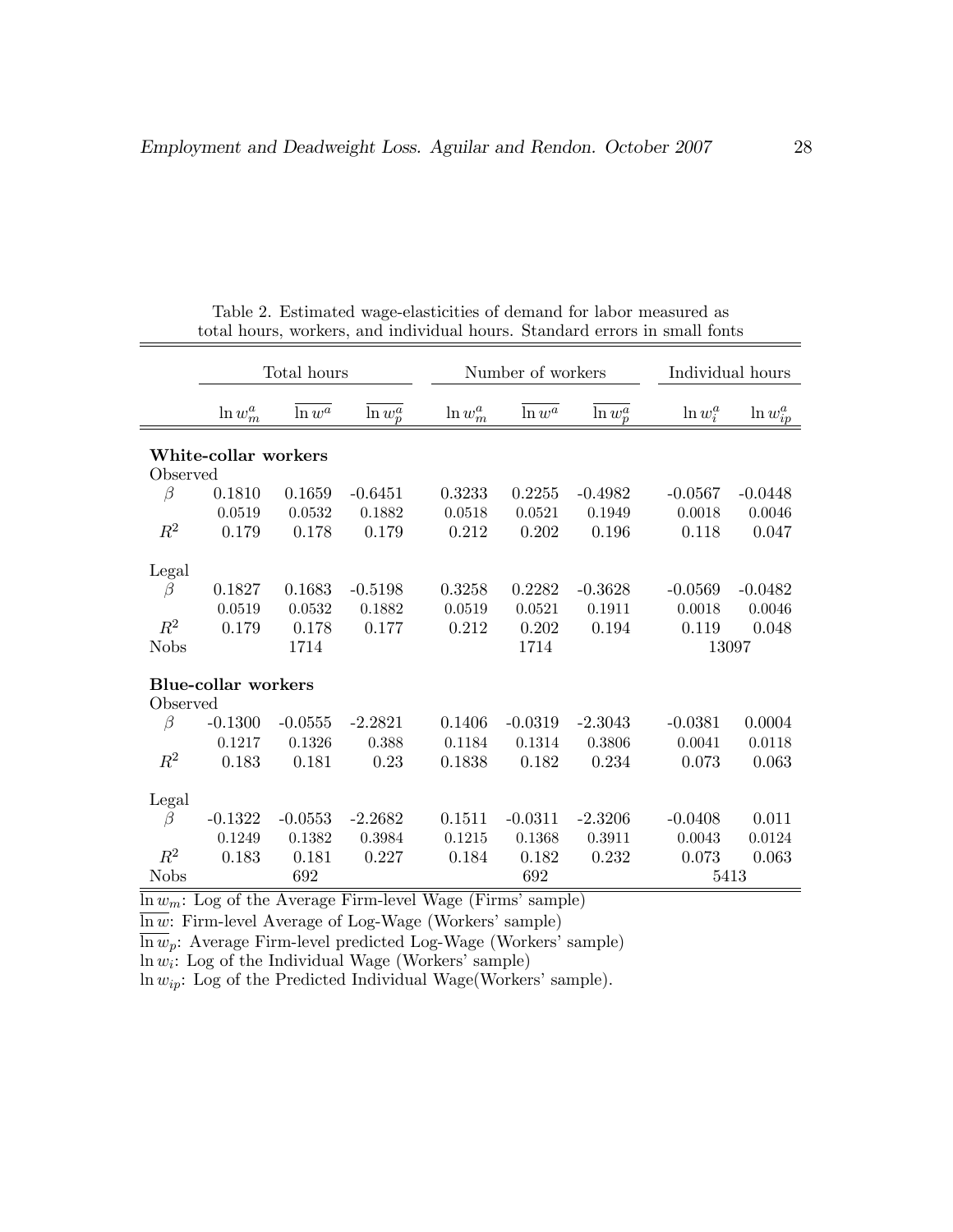|                                  | Total hours |                      |                        |             | Number of fworkers   |                        |             | Indiv. hours   |  |  |
|----------------------------------|-------------|----------------------|------------------------|-------------|----------------------|------------------------|-------------|----------------|--|--|
|                                  | $\ln w_m^a$ | $\overline{\ln w^a}$ | $\overline{\ln w_p^a}$ | $\ln w_m^a$ | $\overline{\ln w^a}$ | $\overline{\ln w_p^a}$ | $\ln w_i^a$ | $\ln w_{ip}^a$ |  |  |
| White-collar workers<br>Employer |             |                      |                        |             |                      |                        |             |                |  |  |
| Observed                         | $-1.76$     | $-1.62$              | $\bf{6.26}$            | $-3.14$     | $-2.20$              | $\boldsymbol{4.86}$    | 0.55        | 0.44           |  |  |
|                                  | 0.00        | 0.00                 | 0.04                   | 0.00        | 0.00                 | 0.04                   | 0.00        | 0.00           |  |  |
| Legal                            | $-2.47$     | $-2.27$              | 6.99                   | $-4.40$     | $-3.08$              | 4.90                   | 0.77        | 0.65           |  |  |
|                                  | 0.00        | 0.01                 | 0.06                   | 0.00        | 0.00                 | 0.07                   | $0.00\,$    | 0.00           |  |  |
| Worker                           |             |                      |                        |             |                      |                        |             |                |  |  |
| Observed                         | $-3.29$     | $-2.72$              | 10.51                  | $-5.87$     | $-3.69$              | 8.16                   | 0.93        | 0.73           |  |  |
|                                  | 0.02        | $0.02\,$             | 0.29                   | 0.05        | 0.03                 | 0.21                   | 0.00        | 0.00           |  |  |
| Legal                            | $-3.85$     | $-3.39$              | 10.42                  | $-6.86$     | $-4.59$              | 7.30                   | 1.15        | 0.97           |  |  |
|                                  | 0.03        | $0.02\,$             | 0.24                   | 0.07        | 0.03                 | 0.20                   | $0.00\,$    | 0.00           |  |  |
| Employer and Worker              |             |                      |                        |             |                      |                        |             |                |  |  |
| Observed                         | $-5.04$     | $-4.34$              | 16.76                  | $-9.01$     | $-5.89$              | 13.02                  | 1.48        | 1.17           |  |  |
|                                  | 0.02        | 0.02                 | 0.29                   | 0.05        | 0.03                 | 0.23                   | 0.00        | 0.00           |  |  |
| Legal                            | $-6.31$     | $-5.66$              | 17.42                  | $-11.26$    | $-7.67$              | 12.19                  | 1.91        | 1.62           |  |  |
|                                  | 0.03        | $0.02\,$             | 0.25                   | 0.07        | 0.03                 | 0.21                   | 0.00        | 0.00           |  |  |
| <b>Blue-collar workers</b>       |             |                      |                        |             |                      |                        |             |                |  |  |
| Employer                         |             |                      |                        |             |                      |                        |             |                |  |  |
| Observed                         | 1.33        | 0.57                 | 23.45                  | $-1.43$     | 0.33                 | 23.68                  | 0.39        | $-0.00$        |  |  |
|                                  | 0.02        | $0.02\,$             | 0.98                   | 0.02        | 0.02                 | 0.99                   | 0.00        | 0.00           |  |  |
| Legal                            | 1.78        | 0.75                 | 30.61                  | $-2.04$     | 0.42                 | 31.32                  | 0.55        | $-0.15$        |  |  |
|                                  | 0.03        | 0.03                 | 0.29                   | 0.03        | 0.03                 | 0.28                   | 0.00        | 0.00           |  |  |
| Worker                           |             |                      |                        |             |                      |                        |             |                |  |  |
| Observed                         | 1.67        | 0.70                 | 28.84                  | $-1.80$     | 0.40                 | 29.12                  | 0.48        | $-0.00$        |  |  |
|                                  | 0.03        | $0.03\,$             | 0.81                   | 0.02        | $0.03\,$             | 0.82                   | $0.00\,$    | 0.00           |  |  |
| Legal                            | 1.87        | 0.80                 | 32.69                  | $-2.14$     | 0.45                 | 33.44                  | 0.59        | $-0.16$        |  |  |
|                                  | 0.03        | $0.04\,$             | 0.92                   | 0.03        | $0.04\,$             | 0.93                   | $0.00\,$    | 0.00           |  |  |
| Employer and Worker              |             |                      |                        |             |                      |                        |             |                |  |  |
| Observed                         | 2.99        | $1.27\,$             | 52.29                  | $-3.24$     | 0.73                 | 52.80                  | 0.87        | $-0.01$        |  |  |
|                                  | 0.03        | $0.03\,$             | 1.27                   | 0.03        | $0.03\,$             | 1.28                   | 0.00        | 0.00           |  |  |
| Legal                            | 3.66        | 1.54                 | 63.30                  | $-4.18$     | 0.87                 | 64.76                  | 1.14        | $-0.31$        |  |  |
|                                  | 0.13        | 0.15                 | 2.06                   | 0.12        | 0.14                 | 2.06                   | 0.00        | 0.00           |  |  |

Table 3. Employment effects of removing employers', workers', and both contributions. Standard errors in small fonts

 $\overline{\ln w_m}$ : Log of the Average Firm-level Wage (Firms' sample)

 $\overline{\ln w}$ : Firm-level Average of Log-Wage (Workers' sample)

 $\overline{\ln w_p}$ : Average Firm-level predicted Log-Wage (Workers' sample)

 $\ln w_i$ : Log of the Individual Wage (Workers' sample)

 $\ln w_{ip}$ : Log of the Predicted Individual Wage(Workers' sample).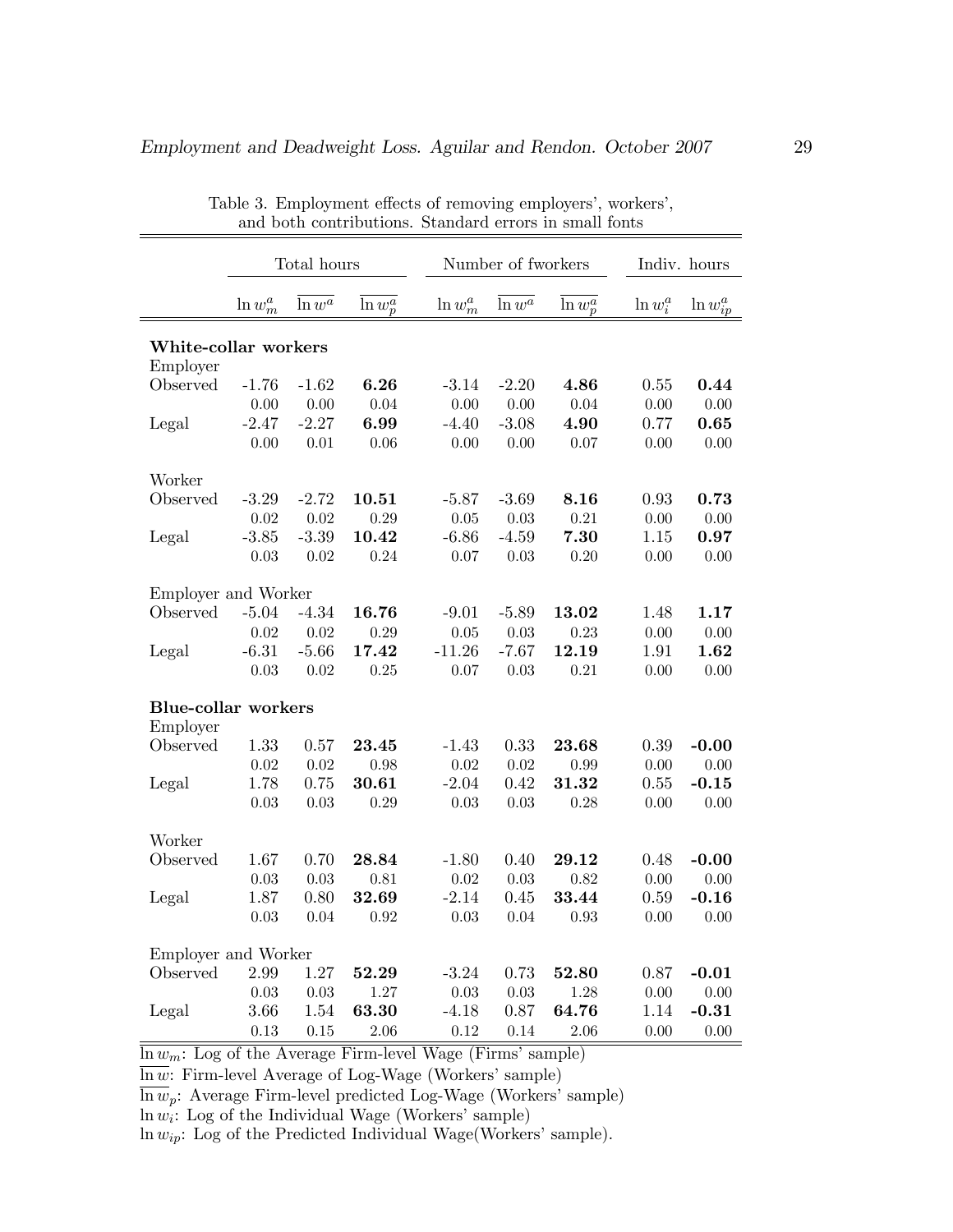| Contribution               |          | Total hours |          | Number of workers |          | Individual hours |
|----------------------------|----------|-------------|----------|-------------------|----------|------------------|
|                            | Integral | Triangle    | Integral | Triangle          | Integral | Triangle         |
| White-collar workers       |          |             |          |                   |          |                  |
| Employer                   |          |             |          |                   |          |                  |
| Observed                   | 3.14     | 3.23        | 2.44     | 2.50              | 0.22     | 0.22             |
| Legal                      | 3.50     | 3.62        | 2.43     | 2.51              | 0.32     | 0.33             |
| Worker                     |          |             |          |                   |          |                  |
| Observed                   | 5.59     | 5.90        | 3.88     | 4.06              | 0.36     | 0.37             |
| Legal                      | 5.15     | 5.47        | 3.41     | 3.58              | 0.47     | 0.49             |
| Employer and Worker        |          |             |          |                   |          |                  |
| Observed                   | 8.77     | 9.51        | 6.31     | 6.76              | 0.56     | 0.59             |
| Legal                      | 8.64     | 9.49        | 5.79     | 6.27              | 0.77     | 0.82             |
| <b>Blue-collar workers</b> |          |             |          |                   |          |                  |
| Employer                   |          |             |          |                   |          |                  |
| Observed                   | 12.51    | 13.35       | 12.33    | 13.13             | $-0.00$  | $-0.00$          |
| Legal                      | 17.02    | 18.39       | 16.59    | 17.91             | $-0.01$  | $-0.01$          |
| Worker                     |          |             |          |                   |          |                  |
| Observed                   | 15.77    | 17.02       | 15.85    | 17.12             | $-0.00$  | $-0.00$          |
| Legal                      | 18.26    | 19.96       | 18.65    | 19.19             | $-0.08$  | $-0.08$          |
| Employer and Worker        |          |             |          |                   |          |                  |
| Observed                   | 30.37    | 34.94       | 30.25    | 34.84             | $-0.00$  | $-0.00$          |
| Legal                      | 38.55    | 45.69       | 37.21    | 43.96             | $-0.15$  | $-0.15$          |

Table 4: Estimated Deadweight loss of Employer, Worker and both Contributions as a Percentage of Contribution Revenues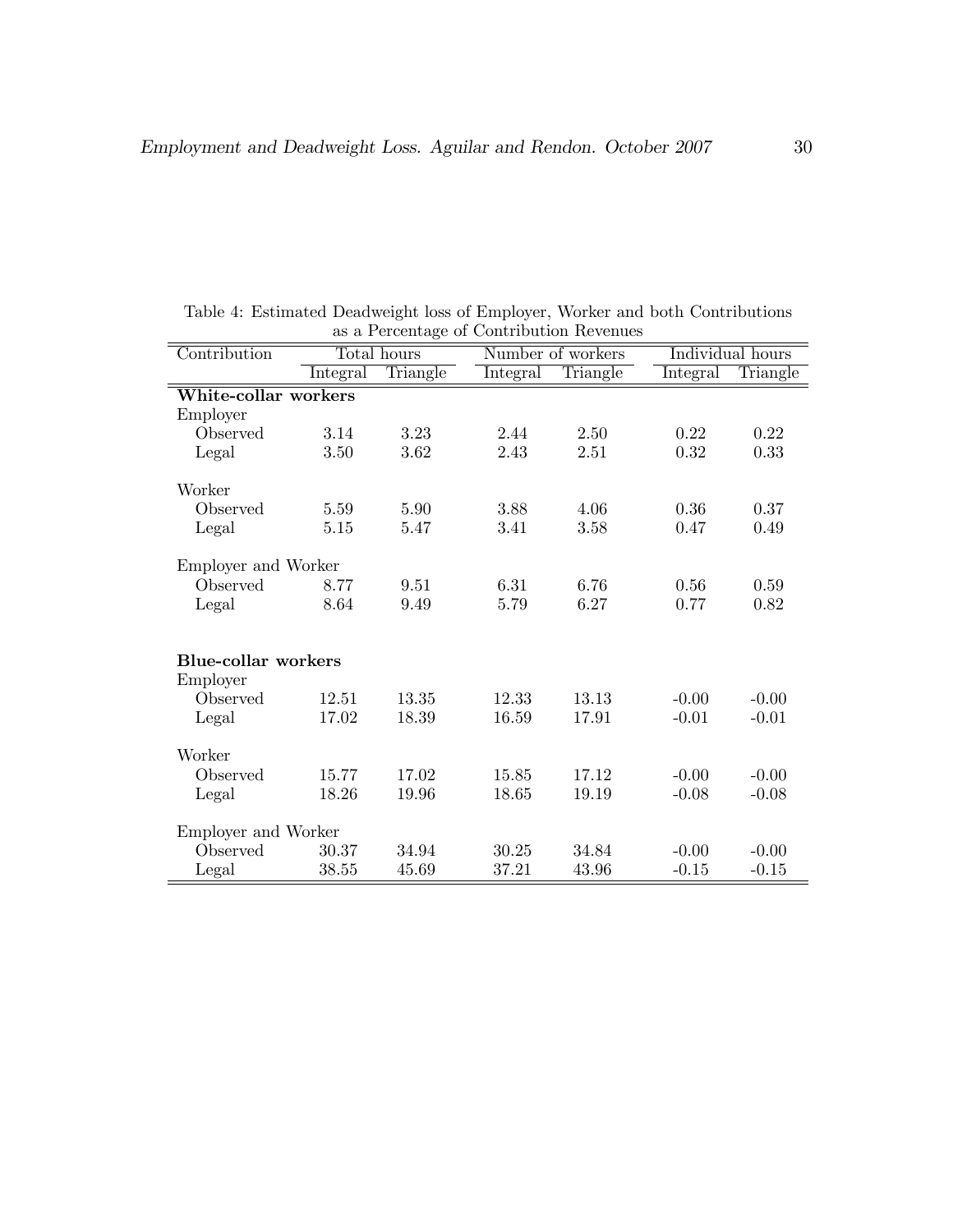| with legal non-wage labor costs. Standard errors in small fonts |             |                   |                  |  |  |  |  |  |  |
|-----------------------------------------------------------------|-------------|-------------------|------------------|--|--|--|--|--|--|
| Contribution                                                    | Total hours | Number of workers | Individual hours |  |  |  |  |  |  |
|                                                                 |             |                   |                  |  |  |  |  |  |  |
| White-collar workers                                            |             |                   |                  |  |  |  |  |  |  |
| Employer                                                        | 2.40        | 1.86              | 0.17             |  |  |  |  |  |  |
|                                                                 | 0.01        | 0.01              | 0.00             |  |  |  |  |  |  |
| Worker                                                          | 2.40        | 1.86              | 0.17             |  |  |  |  |  |  |
|                                                                 | 0.13        | 0.08              | 0.00             |  |  |  |  |  |  |
| Employer and Worker                                             | 4.79        | 3.72              | 0.33             |  |  |  |  |  |  |
|                                                                 | 0.13        | 0.08              | 0.00             |  |  |  |  |  |  |
| Blue-collar workers                                             |             |                   |                  |  |  |  |  |  |  |
| Employer                                                        | 7.35        | 7.42              | 0.00             |  |  |  |  |  |  |
|                                                                 | 0.70        | 0.71              | 0.00             |  |  |  |  |  |  |
| Worker                                                          | 4.05        | 4.09              | 0.00             |  |  |  |  |  |  |
|                                                                 | 0.81        | 0.82              | 0.00             |  |  |  |  |  |  |
| Employer and Worker                                             | 11.40       | 11.51             | 0.00             |  |  |  |  |  |  |
|                                                                 | 1.07        | 1.09              | 0.00             |  |  |  |  |  |  |

Table 5: Employment effects of undercomplying

Table 6: Deadweight loss of complying with Employer, Worker and both legal contributions as a percentage of contribution Revenues

| Contribution               | Total hours |          |          | Number of workers |          | Individual hours |  |  |  |  |
|----------------------------|-------------|----------|----------|-------------------|----------|------------------|--|--|--|--|
|                            | Integral    | Triangle | Integral | Triangle          | Integral | Triangle         |  |  |  |  |
| White-collar workers       |             |          |          |                   |          |                  |  |  |  |  |
| Employer                   | 1.21        | 1.24     | 0.89     | 0.91              | 0.08     | 0.08             |  |  |  |  |
| Worker                     | 0.93        | 0.98     | 1.16     | 1.19              | 0.08     | 0.08             |  |  |  |  |
| Employer and Worker        | 2.13        | 2.20     | 2.05     | 2.11              | 0.16     | 0.17             |  |  |  |  |
| <b>Blue-collar workers</b> |             |          |          |                   |          |                  |  |  |  |  |
| Employer                   | 4.02        | 4.20     | 3.94     | 4.10              | 0.00     | 0.00             |  |  |  |  |
| Worker                     | 1.98        | 2.08     | 2.22     | 2.31              | 0.00     | 0.00             |  |  |  |  |
| Employer and Worker        | 6.01        | 6.30     | 6.22     | 6.50              | 0.00     | 0.00             |  |  |  |  |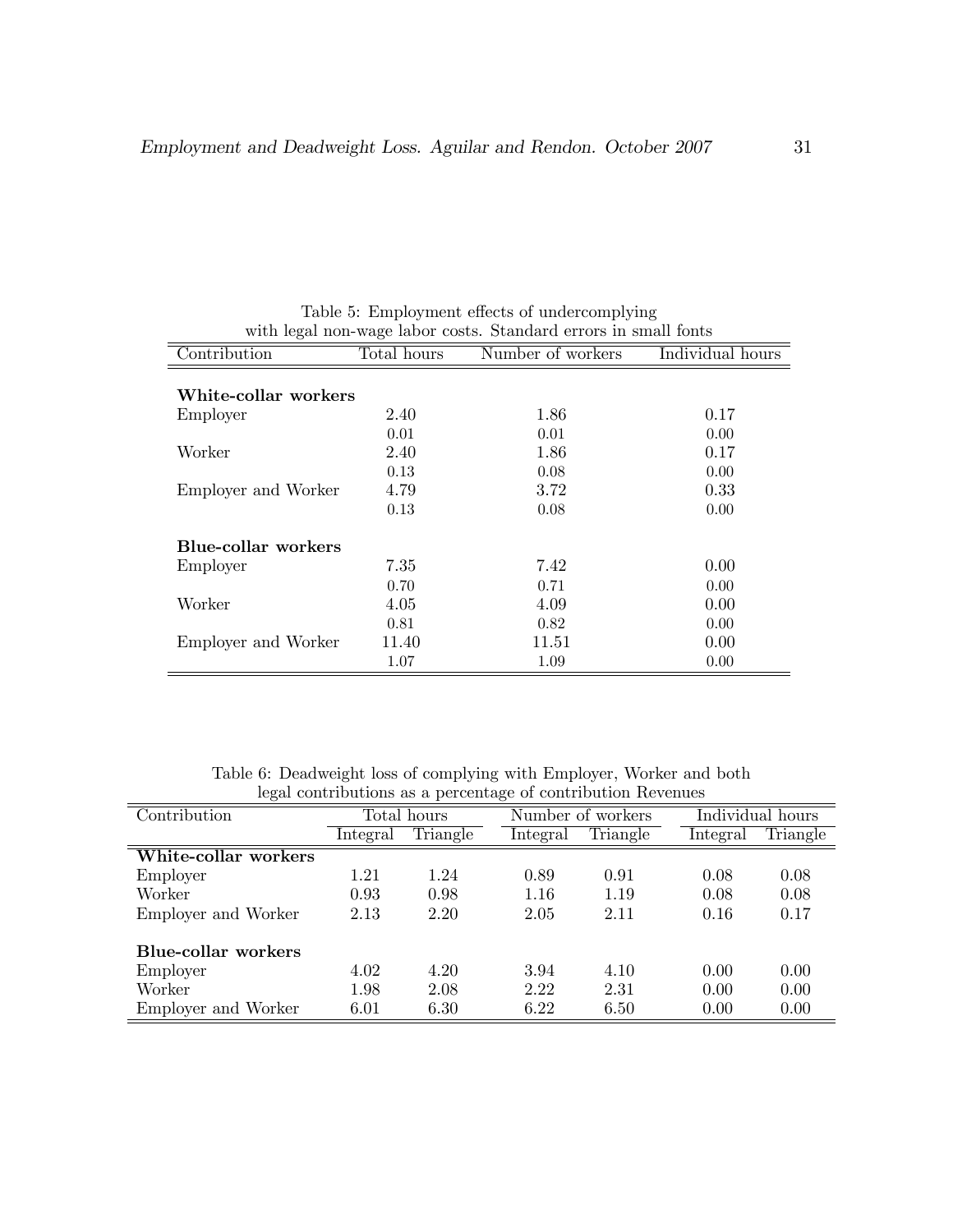

Figure 1: Labor Supply and Demand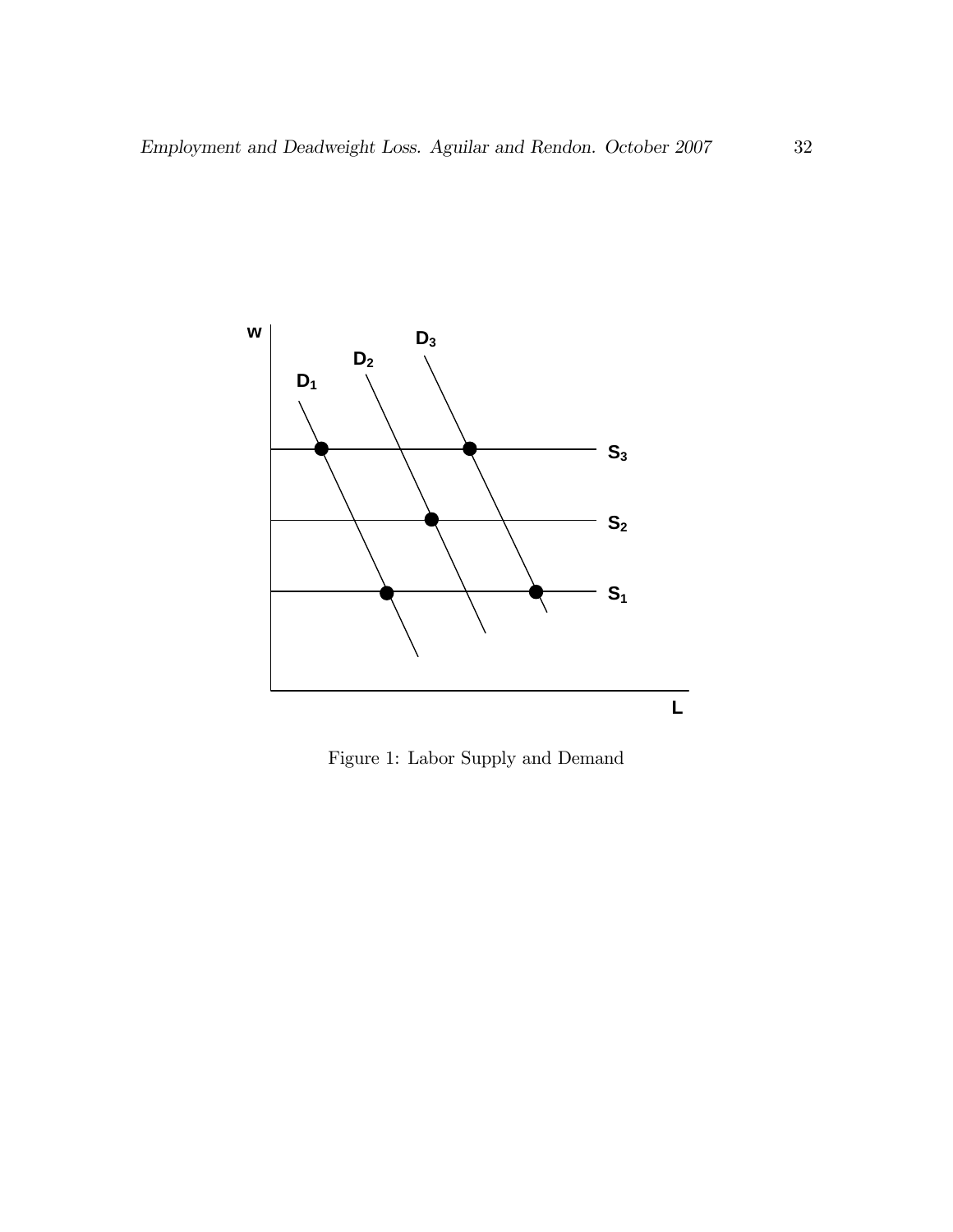

Figure 2: Employers and Workers' contributions as a percentage of wages for White-collar and Blue-Collar Workers.